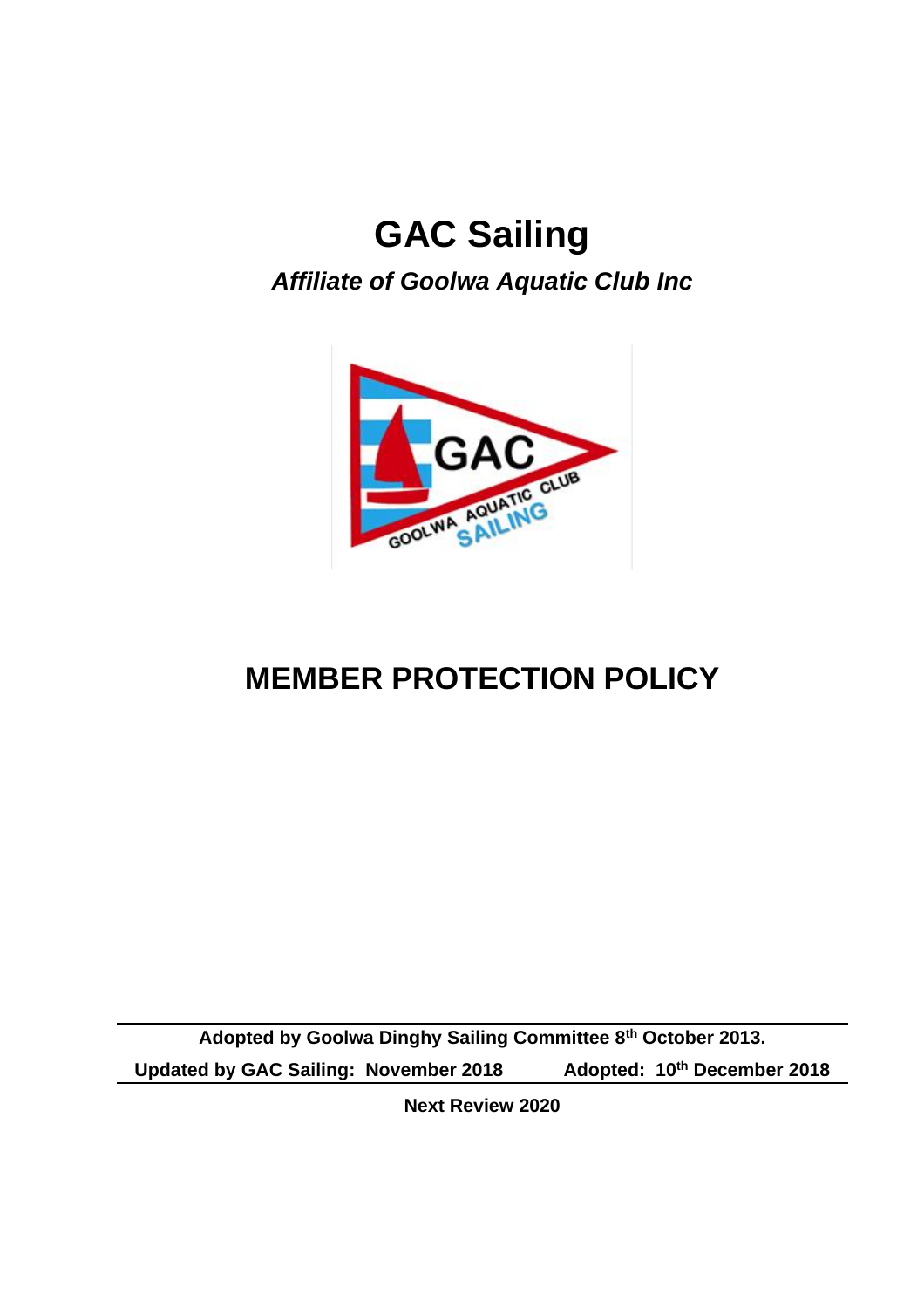### **CONTENTS**

#### **POLICY**

- 1. Introduction<br>2. Purpose of 0
- 2. Purpose of Our Policy<br>3. Who Our Policy Applie
- 3. Who Our Policy Applies To<br>4. Extent of Our Policy
- 4. Extent of Our Policy<br>5. Club Responsibilities
- 5. Club Responsibilities<br>6. Individual Responsibi
- Individual Responsibilities
- 7. Protection of Children
	- 7.1 Child Protection
		- 7.2 Supervision
		- 7.3 Transportation
	- 7.4 Taking Images of Children
- 8. Discrimination, Harassment and Bullying
	- 8.1 Discrimination
	- 8.2 Harassment
	- 8.3 Bullying
- 9. Inclusive Practices<br>9.1 People with a
	- 9.1 People with a Disability<br>9.2 People from Diverse Cu
	- 9.2 People from Diverse Cultures<br>9.3 Sexual & Gender Identity
	- 9.3 Sexual & Gender Identity<br>9.4 Pregnancy
	- Pregnancy
- 10. Responding to Complaints
	- 10.1 Complaints
		- 10.2 Complaint Handling Process
		- 10.3 Disciplinary Measures
		- 10.4 Appeals

### **Attachment 1: Working With Children Check Requirements**

- 1.1. Member Protection Declaration
- 1.2. Working with Children Check Requirements
- 1.3 Parent/Guardian Consent form to take images

### **Attachment 2: Codes of Behaviour**

- 2.1 Sailing Participant Code of Behaviour
- 2.2 Parent/Guardian Code of Conduct
- 2.3 Spectator Code of Conduct
- 2.4 Coach and Official/Administrator Code of Conduct

### **Attachment 3: Reporting Requirements and Documents**

- 3.1 Record of complaint
- 3.2: Procedure for handling allegations of child harm
- 3.3 Confidential record of child harm allegation

### **Attachment 4: Policy documents**

4.1 Child Protection Policy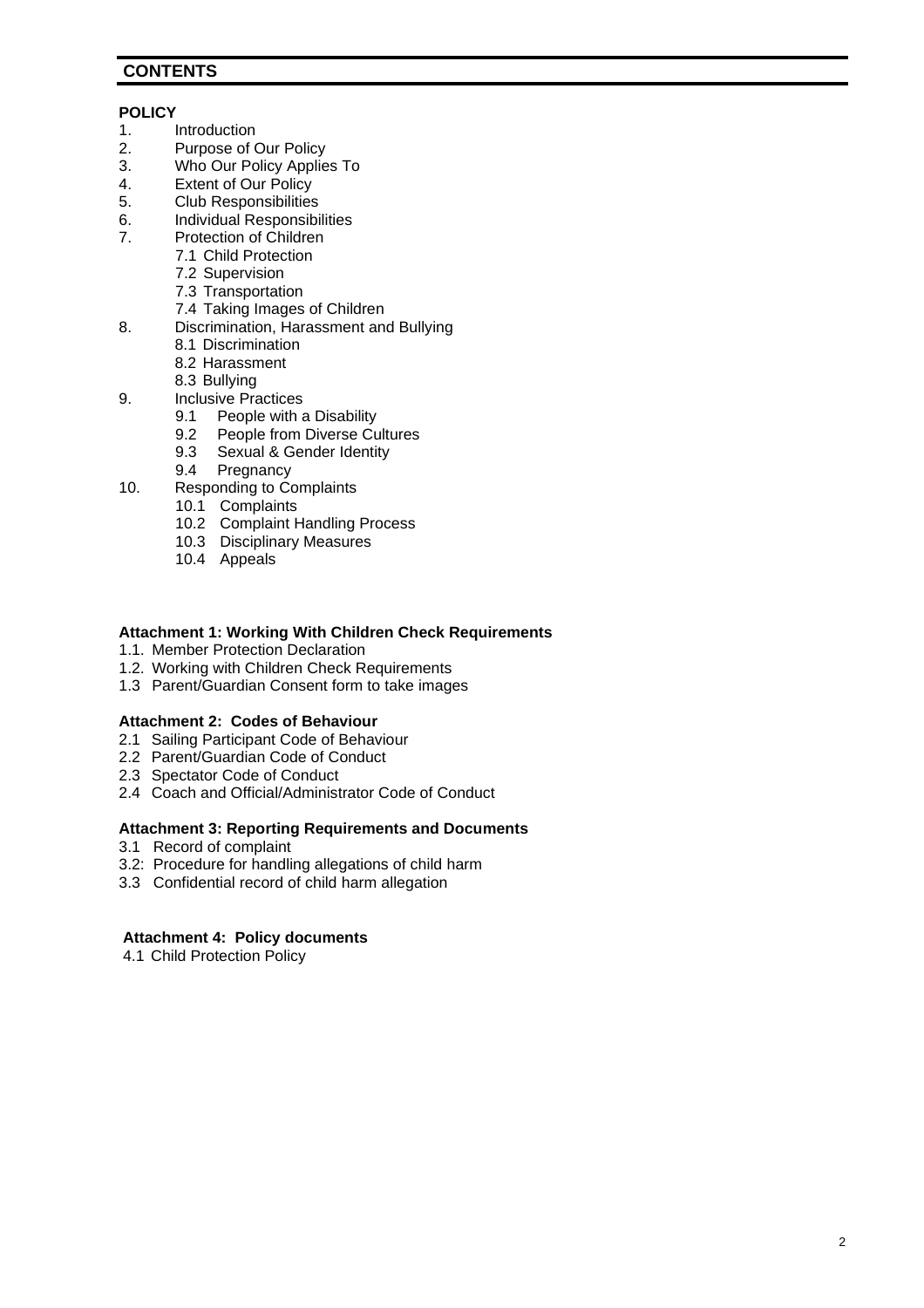### **1. Introduction**

The principle purpose of GAC Sailing is to provide a safe, harmonious, family friendly sailing experience for both competitors and spectators, provide sail training programs and for the encouragement of junior sailors making the transition to racing.

### **2. Purpose of Our Policy**

The main objective of our Member Protection Policy (policy) is to maintain responsible behaviour and the making of informed decisions by participants in this club. It outlines our commitment to a person's right to be treated with respect and dignity, and to be safe and protected from . Our policy informs everyone involved in our club of his or her legal and ethical rights and responsibilities and the standards of behaviour that are required. It also covers the care and protection of children participating in our club's activities.

### **3. Who Our Policy Applies To**

Our policy applies to everyone involved in the club including committee members, volunteers, coaches, officials (umpires/judges), sailors and boating participants, parents and spectators.

### **4. Extent of Our Policy**

Our policy covers all matters directly and indirectly related to GAC Sailing and its activities. In particular, the policy governs unfair selection decisions and actions, breaches of our code of behaviour and behaviour that occurs at training sessions, in the club rooms, at social events organised or sanctioned by the club (or our sport), and on away and overnight trips. It also covers private behaviour where that behaviour brings our club or sport into disrepute or there is suspicion of harm towards a child or young person.

### **5. Club Responsibilities**

We will:

- adopt, implement and comply with this policy;
- ensure that this policy is enforceable;
- publish, distribute and promote this policy and the consequences of any breaches of this policy;<br>■ promote and model appropriate standards of behaviour at all times:
- promote and model appropriate standards of behaviour at all times;
- deal with any complaints made under this policy in an appropriate manner;
- deal with any breaches of this policy in an appropriate manner;
- recognise and enforce any penalty imposed under this policy;
- ensure that a copy of this policy is available or accessible to all people and organisations to whom this policy applies;
- review this policy every 12-18 months; and
- seek advice from and refer serious issues to our state body.

Serious issues include unlawful behaviour that involves or could lead to significant harm and includes criminal behaviour (e.g. physical assault, sexual assault, child abuse) and any other issues that our state or national bodies request to be referred to them.

### **6. Individual Responsibilities**

Everyone associated with our club must:

- make themselves aware of the contents of this policy;
- comply with all relevant provisions of this policy, including the standards of behaviour outlined in this policy;
- consent to the screening requirements set out in this policy, and any state or territory Working with Children checks if the person holds or applies for a role that involves regular unsupervised contact with a child or young person under the age of 18, or where otherwise required by law;
- treat other people with respect;
- always place the safety and welfare of children above other considerations;
- be responsible and accountable for their behaviour;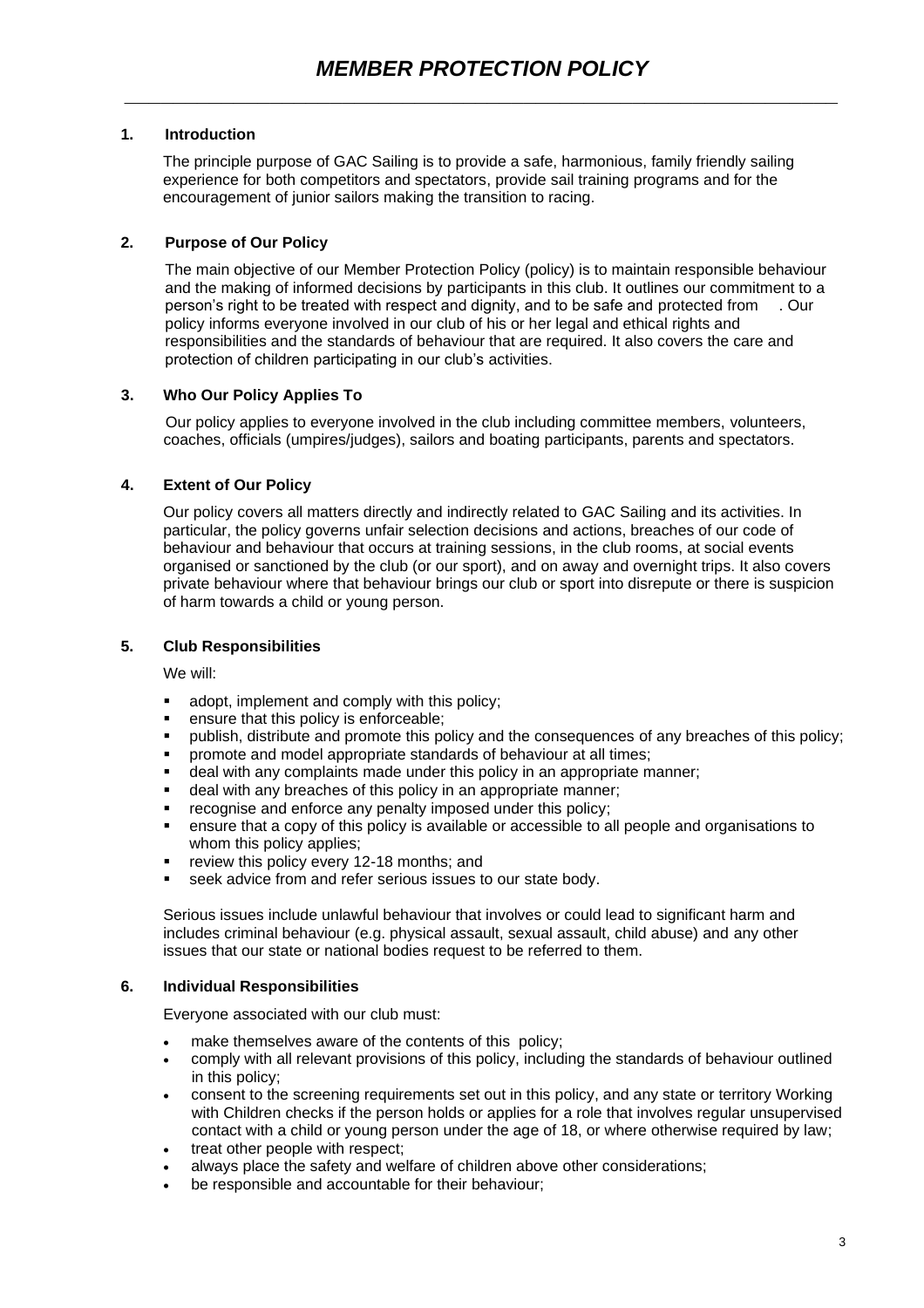- follow the quidelines outlined in this policy if they wish to make a complaint or report a concern about possible child abuse, discrimination, harassment, bullying or other inappropriate behaviour; and
- comply with any decisions and/or disciplinary measures imposed under this policy.

### **7. Protection of Children**

### **7.1 Child Protection**

GAC Sailing is committed to the safety and wellbeing of children and young people who participate in our club's activities or use our services. We support the rights of the child and will act at all times to ensure that a child safe environment is maintained. We also support the rights and wellbeing of our volunteers and encourage their active participation in building and maintaining a secure and safe environment for all participants.

GAC Sailing acknowledges the valuable contribution made by our members and volunteers and we encourage their active participating in providing a safe, fair and inclusive environment for all participants.

### **7.1.1: Identifying and Analysing Risks of Harm**

GAC Sailing will develop and implement a risk management strategy, which includes a review of our existing child protection practices, to determine how child-safe our organisation is and to identify any additional steps we can take to minimise and prevent the risk of harm to children because of the action of a volunteer or another person.

### **7.1.2: Developing Codes of Conduct for Adults and Children**

We will develop and promote a code of conduct that specifies standards of conduct and care we expect of adults when they deal and interact with children, particularly those in our care. We will also implement a code of conduct to promote appropriate behaviour between children.

The codes will clearly describe professional boundaries, ethical behaviour and unacceptable behaviour. (See Attachment 2)

### **7.1.3: Choosing Suitable Volunteers**

GAC Sailing will ensure that the organisation takes all reasonable steps to ensure that it engages the most suitable and appropriate people to work with children, especially those in positions that involve regular unsupervised contact with children .This may be achieved using a range of screening measures. Such measures will aim to minimise the likelihood of engaging (or retaining) people who are unsuitable to work with children.

GAC Sailing will ensure that Working with Children Checks and/or criminal history assessments are conducted for volunteers working with children, where an assessment is required by law. If a criminal history report is obtained as part of the screening process, GAC Sailing will ensure that the criminal history information is dealt with confidentially and in accordance with relevant legal requirements. (See Attachment 1.2)

### **7.1.4: Support, Train, Supervise and Enhance Performance**

GAC Sailing will ensure that all our volunteers who work with children have ongoing supervision; support and training. Our goal is to develop their skills and capacity and to enhance their performance so we can maintain a child-safe environment in our club.

### **7.1.5: Empower and Promote the Participation of Children In Decision-Making And Service Development**

GAC Sailing will promote the involvement and participation of children and young people in developing and maintaining child-safe environments.

### **7.1.6: Report and Respond Appropriately To Suspicion of Harm or Risk of Harm**

GAC Sailing will ensure that volunteers are able to identify and respond appropriately to children at risk of harm and that they are aware of their responsibilities under state laws to make a report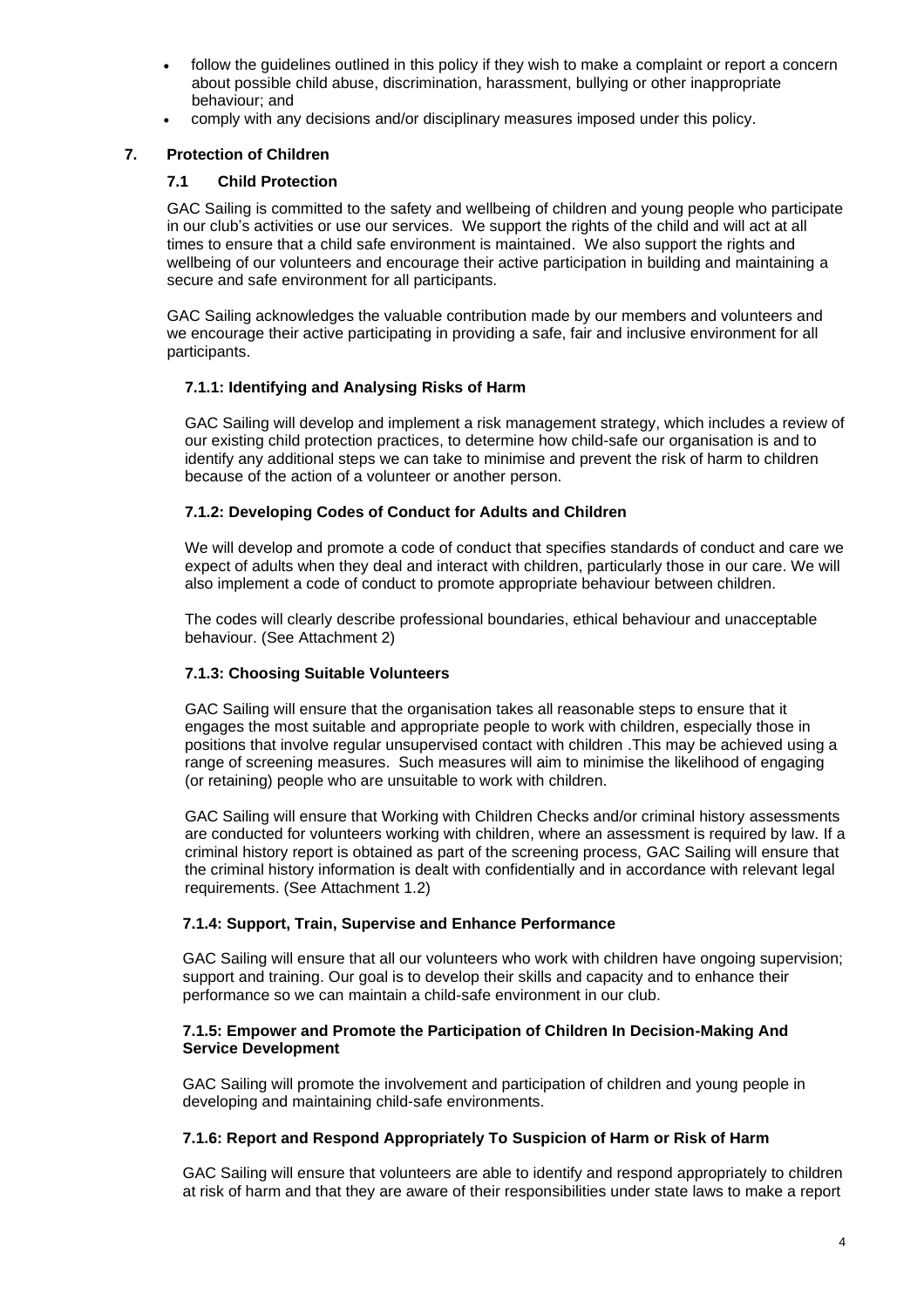if they suspect on reasonable grounds that a child has been, or is being harmed (See Attachment 3).

In addition to any legal obligations, if any person believes that another person or organisation bound by this policy is acting inappropriately towards a child or is in breach of this policy they may make an internal complaint.

Please refer to our complaints procedure in section 10 of this policy. Any person who believes a child is in immediate danger or in a life threatening situation, should contact the police immediately.

### **7.2 Supervision**

Children under the age of 18 must be supervised at all times by a responsible adult. We endeavour to provide an appropriate level of supervision at all times. If a member finds a child under the age of 18 is unsupervised, they should assume responsibility for the child's safety until the child's parent/guardian or supervisor is located.

For reasons of courtesy and safety, parents must collect their children on time. If it appears a member will be left alone with just one child at the end of any club activity, they will ask another member to stay until the child is collected.

### **7.3 Transportation**

Parents and or guardians are responsible for organising the transportation of their children to and from club activities (e.g. training and events) .Where we make arrangements for the transportation of children (e.g. for away events or overnight trips), we will conduct a risk assessment that includes ensuring vehicles are adequately insured, the driver has a current and appropriate licence for the vehicle being used and the appropriate safety measures are in place (e.g. fitted working seatbelts).

### **7.4 Taking Images of Children**

Images of children can be used inappropriately or illegally. We require that members, wherever possible, obtain permission from a child's parent or guardian before taking an image of a child that is not their own. We will also make sure that the parent or guardian understands how the image will be used.

To respect people's privacy, we do not allow camera phones, videos and cameras to be used inside changing areas, showers and toilets which we control or are used in connection with our club.

When using a photo of a child, we will not name or identify the child or publish personal information, such as residential address, email address or telephone number, without the consent of the child's parent or guardian. We will not provide information about a child's hobbies, interests, school or the like, as this can be used by paedophiles or other persons to "groom" a child.

We will only use images of children that are relevant to our club's activities and we will ensure that they are suitably clothed in a manner that promotes our club. We will seek permission from a child's parent or guardian before using their images.

Parent/Guardian consent Attachment 1.3.

### **8. Discrimination, Harassment and Bullying**

Our club is committed to providing an environment in which people are treated fairly and equitably and that is, as far as practicable, free from all forms of discrimination, harassment and bullying.

We recognise that people may not be able to enjoy themselves or perform at their best if they are treated unfairly, discriminated against, harassed or bullied.

### **8.1 Discrimination**

Unlawful discrimination involves the less favourable treatment of a person on the basis of one or more of the personal characteristics protected by State or Federal anti-discrimination laws.

Discrimination includes both direct and indirect discrimination:

• **Direct discrimination** occurs if a person treats, or proposes to treat, a person with a protected personal characteristic unfavourably because of that personal characteristic.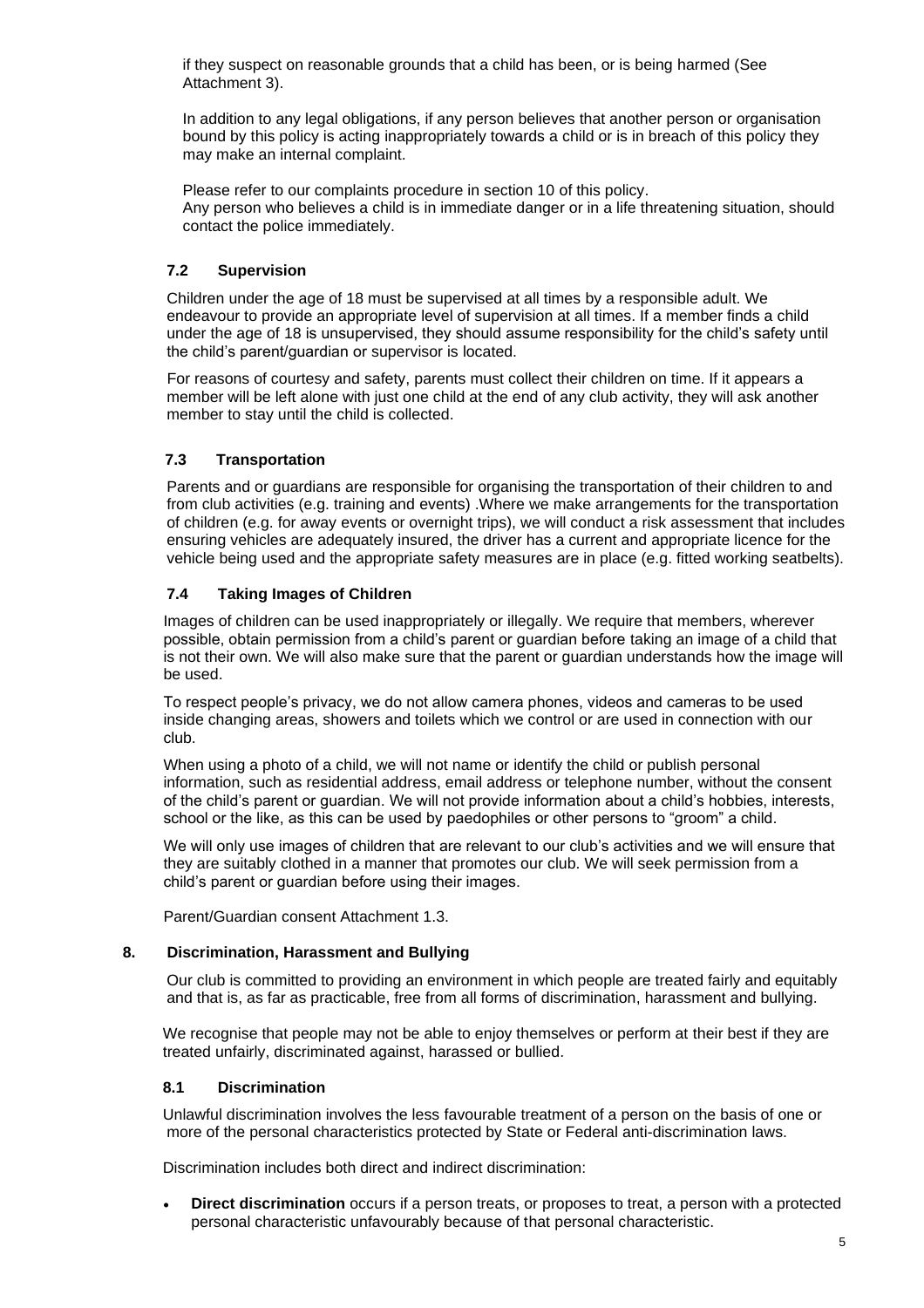**Indirect discrimination** occurs if a person imposes, or proposes to impose, a requirement, condition or practice that will disadvantage a person with a protected personal characteristic and that requirement, condition or practice is not reasonable.

For the purpose of determining discrimination, the offender's awareness and motive are irrelevant.

#### **8.2 Harassment**

Harassment is any unwelcome conduct, verbal or physical, that intimidates, offends or humiliates another person and which happens because a person has a certain personal characteristic protected by State or Federal anti-discrimination legislation.

The offensive behaviour does not have to take place a number of times, a single incident can constitute harassment.

Sexual harassment is one type of harassment. Sexual harassment involves unwelcome conduct, remarks or innuendo of a sexual nature. It covers a wide range of behaviours and can be verbal, written, visual or physical. Sexual harassment is not limited to members of the opposite sex.

Every person is covered by the anti-discrimination laws that apply in their State as well as the Federal anti-discrimination laws.

The following is a list of all the personal characteristics that apply throughout Australia:

- qender:
- race, colour, descent, national or ethnic origin, nationality, ethno-religious origin, immigration:
- national extraction or social origin;
- marital status, relationship status, identity of spouse or domestic partner;
- pregnancy, potential pregnancy, breastfeeding;
- family or carer responsibilities, status as a parent or carer;
- age;
- religion, religious beliefs or activities;
- political beliefs or activities;
- lawful sexual activity:
- sexual orientation and gender identity;
- profession, trade, occupation or calling;
- irrelevant criminal record, spent convictions;
- irrelevant medical record;
- member of association or organisation of employees or employers, industrial activity, trade union activity;
- physical features;
- disability, mental or physical impairment;
- defence service; and
- personal association with someone who has, or is assumed to have, any of these personal characteristics.

Legislation also prohibits:

- racial, religious, homosexual, transgender and HIV/AIDS vilification; and
- victimisation resulting from a complaint.

#### **8.3 Bullying**

GAC Sailing is committed to providing an environment that is free from bullying. We understand that bullying has the potential to result in significant negative consequences for an individual's health and wellbeing, and we regard bullying in all forms as unacceptable at our club.

Bullying is characterised by repeated, unreasonable behaviour directed at a person, or group of persons, that creates a risk to health and safety. Bullying behaviour is that which a reasonable person in the circumstances would expect to victimise, humiliate, undermine, threaten, degrade, offend or intimidate a person. Bullying behaviour can include actions of an individual or group.

Whilst generally characterised by repeated behaviours, one off instances can amount to bullying.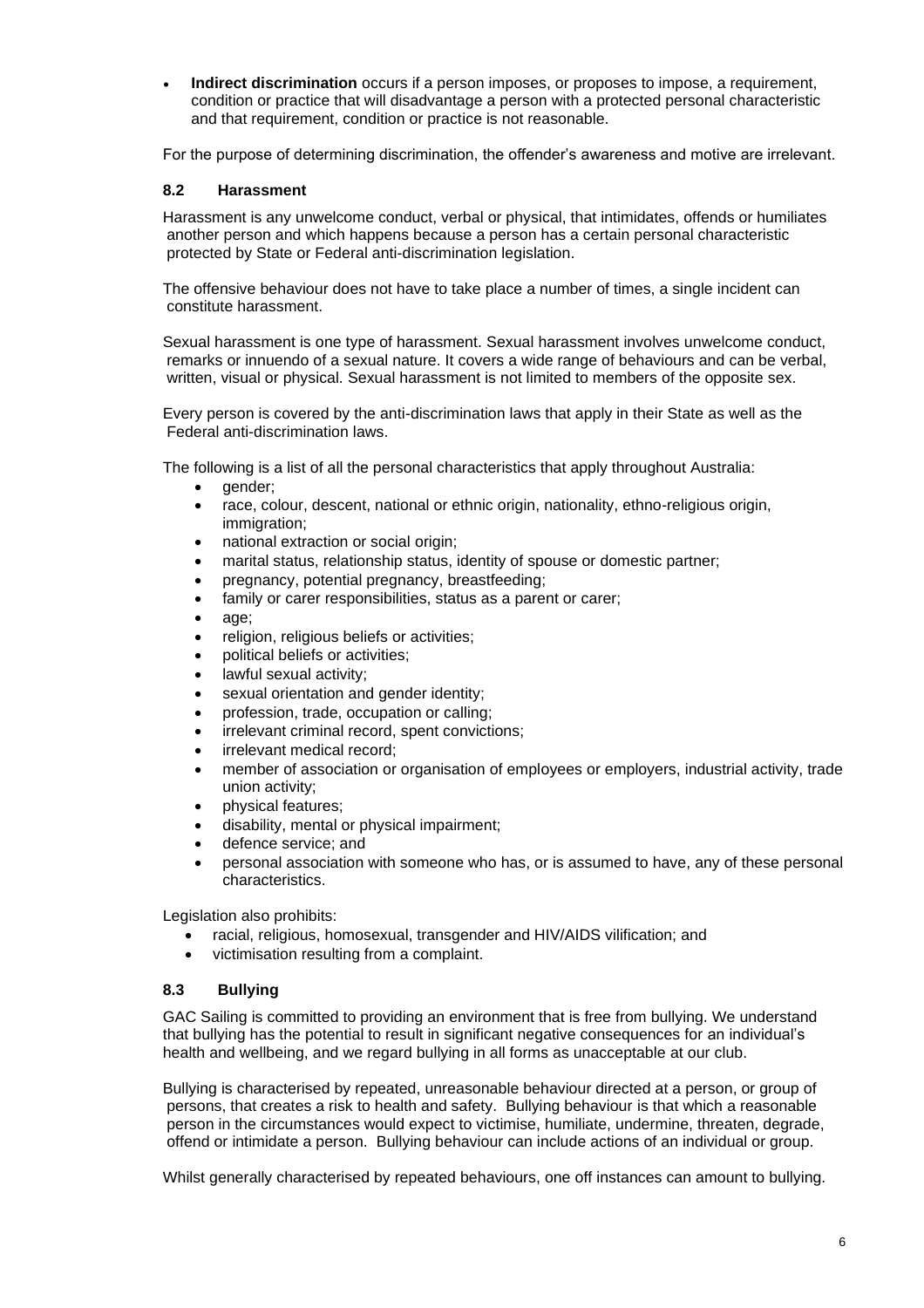The following types of behaviour, where repeated or occurring as part of a pattern of behaviour, would be considered bullying:

- verbal abuse including shouting, swearing, teasing, making belittling remarks or persistent unjustified criticism;
- excluding or isolating a group or person;
- spreading malicious rumours; or
- psychological harassment such as intimidation.

Bullying includes cyber-bulling which occurs through the use of technology. New technologies and communication tools, such as smart phones and social networking websites, have greatly increased the potential for people to be bullied through unwanted and inappropriate comments. We will not tolerate abusive, discriminatory, intimidating or offensive statements being made online.

If any person believes they are being, or have been, bullied by another person or organisation bound by this policy, he or she may make a complaint. (Refer to Item 10 of this policy.)

### **9. Inclusive practices**

Our club is welcoming and we will seek to include members from all areas of our community.

The following are examples of some of our inclusive practices.

#### **9.1 People with a disability**

GAC Sailing will not discriminate against any person because they have a disability. Where it is necessary, we will make reasonable adjustments (e.g. modifications to equipment and rules) to enable participation.

#### **9. 2 People from diverse cultures**

We will support, respect and encourage people from diverse cultures and religions to participate in our club and where possible we will accommodate requests for flexibility (e.g. modifications to uniforms).

#### **9.3 Sexual & Gender Identity**

All people, regardless of their sexuality or gender identity, are welcome at our club. We strive to provide a safe environment for participation and will not tolerate any form of discrimination or harassment because of a person's sexuality or gender identity.

### **9.4 Pregnancy**

GAC Sailing is committed to treating pregnant women fairly and to removing any unreasonable barriers to their full participation in our club's activities. We will not tolerate any discrimination or harassment against pregnant women.

We will take reasonable care to ensure the continuing safety, health and wellbeing of pregnant women. We will advise pregnant women that there may be risks involved with their continuing participation in sport, and we will encourage them to obtain medical advice about those risks. Pregnant women should be aware that their own health and wellbeing, and that of their unborn child, is of utmost importance in their decision-making about the extent they choose to participate in our sport.

We encourage all pregnant women to talk with their medical advisers, make themselves aware of the facts about pregnancy in sport and ensure that they make informed decisions about their participation in our sport. Pregnant women should make these decisions themselves, in consultation with their medical advisers and in discussion with GAC Sailing. We will only require pregnant women to sign a disclaimer in relation to their participation in our sport whilst they are pregnant if all other participants are required to sign one in similar circumstances. We will not require women to undertake a pregnancy test.

If a pregnant woman believes she is being, or has been, harassed or discriminated against by another person bound by this policy, she may make a complaint (see section 10).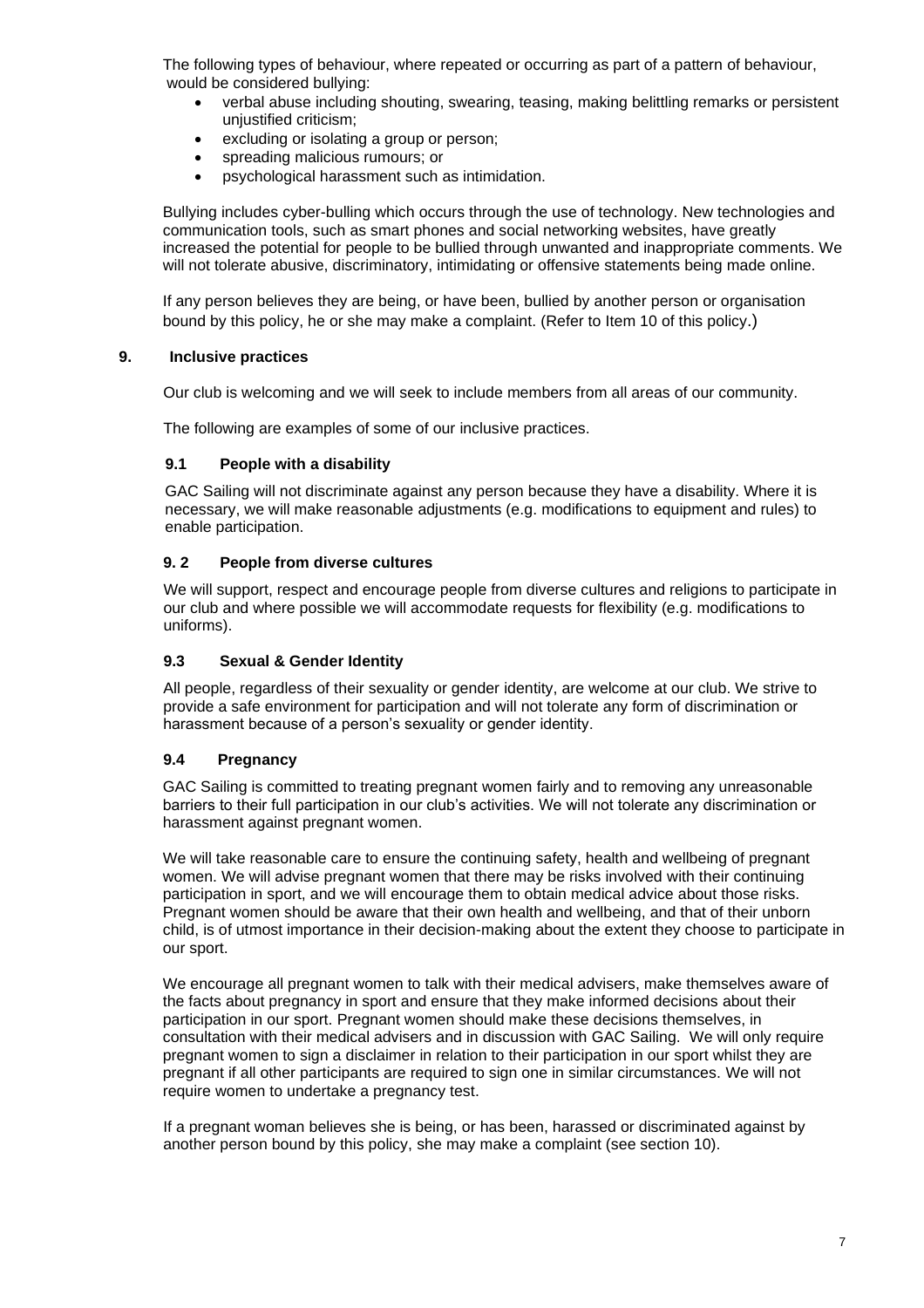### **10. Responding to Complaints**

### **10.1 Complaints**

Our club takes all complaints about on and off-field behaviour seriously. Our club will handle complaints based on the principles of procedural fairness, and ensure:

- all complaints will be taken seriously;
- the person making the complaint (complainant) will be given full details of what is being alleged against them and have the opportunity to respond to those allegations;
- irrelevant matters will not be taken into account:
- decisions will be unbiased; and<br>■ any penalties imposed will be re
- any penalties imposed will be reasonable.

More serious complaints may be escalated to our state body.

If the complaint relates to suspicion of child harm, sexual assault or other criminal activity, then our club may need to report the behaviour to the police and/or relevant government authority.

### **10.2 Complaint Handling Process**

When a complaint is received by our club, the person receiving the complaint (e.g. President, Member Protection Information Officer) will:

- **.** listen carefully and ask questions to understand the nature and extent of the concern;
- ask the complainant how they would like their concern to be resolved and if they need any support;
- explain the different options available to help resolve the complainant's concern;
- inform the relevant government authorities and/or police, if required by law to do so; and
- where possible and appropriate, maintain confidentiality but not necessarily anonymity.

Once the complainant decides on their preferred option for resolution, the club will assist, where appropriate and necessary, with the resolution process. This may involve:

- supporting the person complaining to talk to the person being complained about;
- bringing all the people involved in the complaint together to talk objectively through the problem (this could include external mediation);
- **•** gathering more information (e.g. from other people that may have seen the behaviour);
- seeking advice from our state and/or national body or from an external agency (e.g. State Department of Sport or anti-discrimination agency);
- referring the complaint to our state or national body; and/or
- referring the complainant to an external agency such as a community mediation centre, police or anti-discrimination agency.

In situations where a complaint is referred to our state or national body and an investigation is conducted, the club will:

- co-operate fully with the investigation;
- where applicable, ensure the complainant is not placed in an unsupervised situation with the respondent(s); and
- act on our state or national body's recommendations.

At any stage of the process, a person can seek advice from an anti-discrimination commission or other external agency and, if the matter is within their jurisdiction, may lodge a complaint with the anti-discrimination commission or other external agency.

### **10.3 Disciplinary Sanctions**

Our club may take disciplinary action against anyone found to have breached our policy or made false and malicious allegations. Any disciplinary measure imposed under our policy must:

- be applied consistent with any contractual requirements;
- be fair and reasonable;
- be based on the evidence and information presented and the seriousness of the breach; and
- be determined by our constituent documents, by-laws and the rules of the game.

Possible sanctions that may be taken include:

■ a direction that the individual make verbal and/or written apology;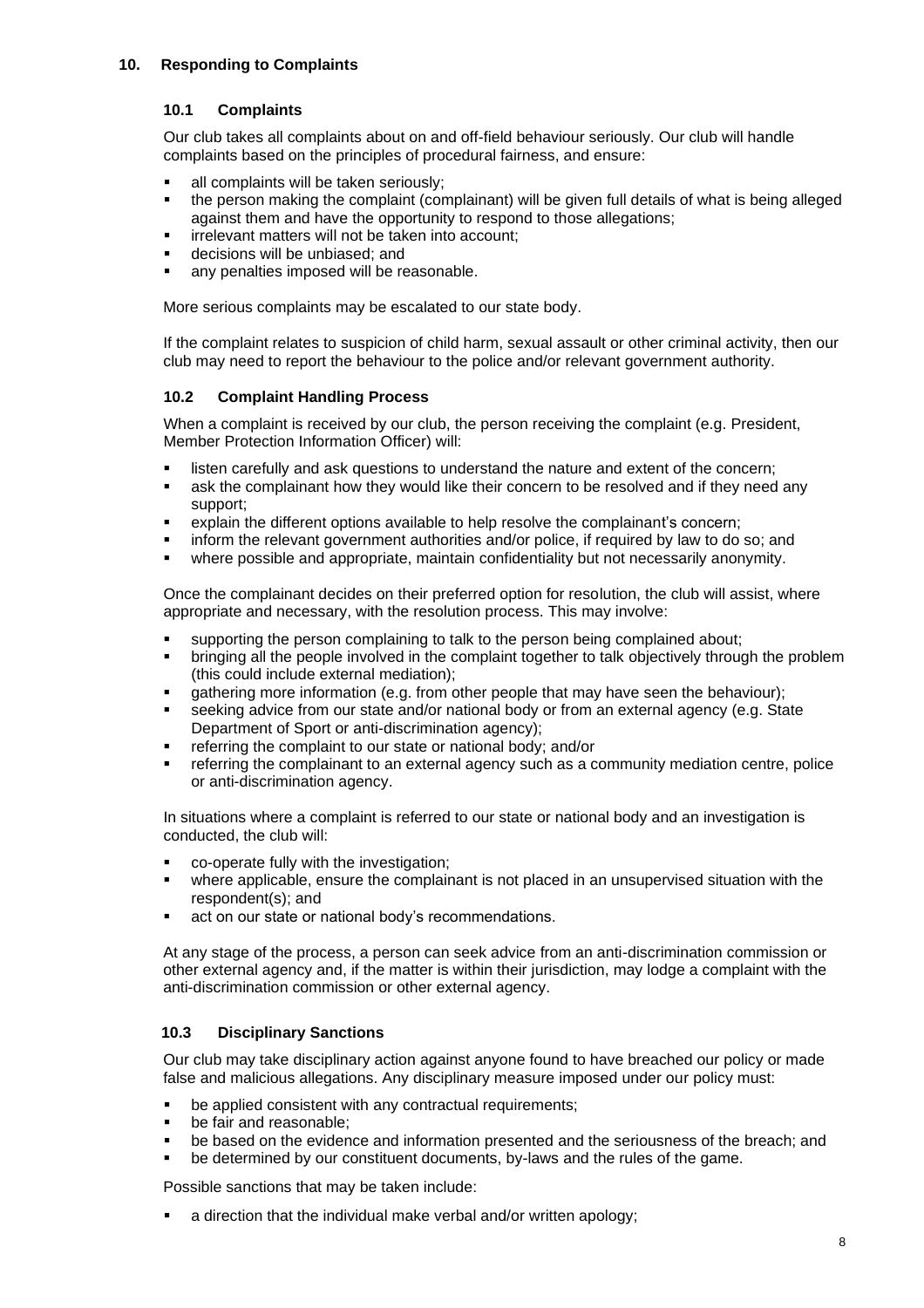- counselling of the individual to address behaviour:
- withdrawal of any awards, placings, records, achievements bestowed in any tournaments, activities or events held or sanctioned by our club;
- suspension or termination of membership, participation or engagement in a role or activity;<br>■ de-registration of accreditation for a period of time or permanently:
- de-registration of accreditation for a period of time or permanently;<br>■ a fine: or
- a fine; or
- **■** any other form of discipline that our club considers reasonable and appropriate.

### **10.4 Appeals**

The complainant or respondent may be entitled to lodge an appeal against a decision made in relation to a complaint (including a decision where disciplinary sanctions are imposed by our club) to our state or national body. Appeals must be based on any right of appeal provided for in the relevant constituent documents, rules, regulations or by-laws.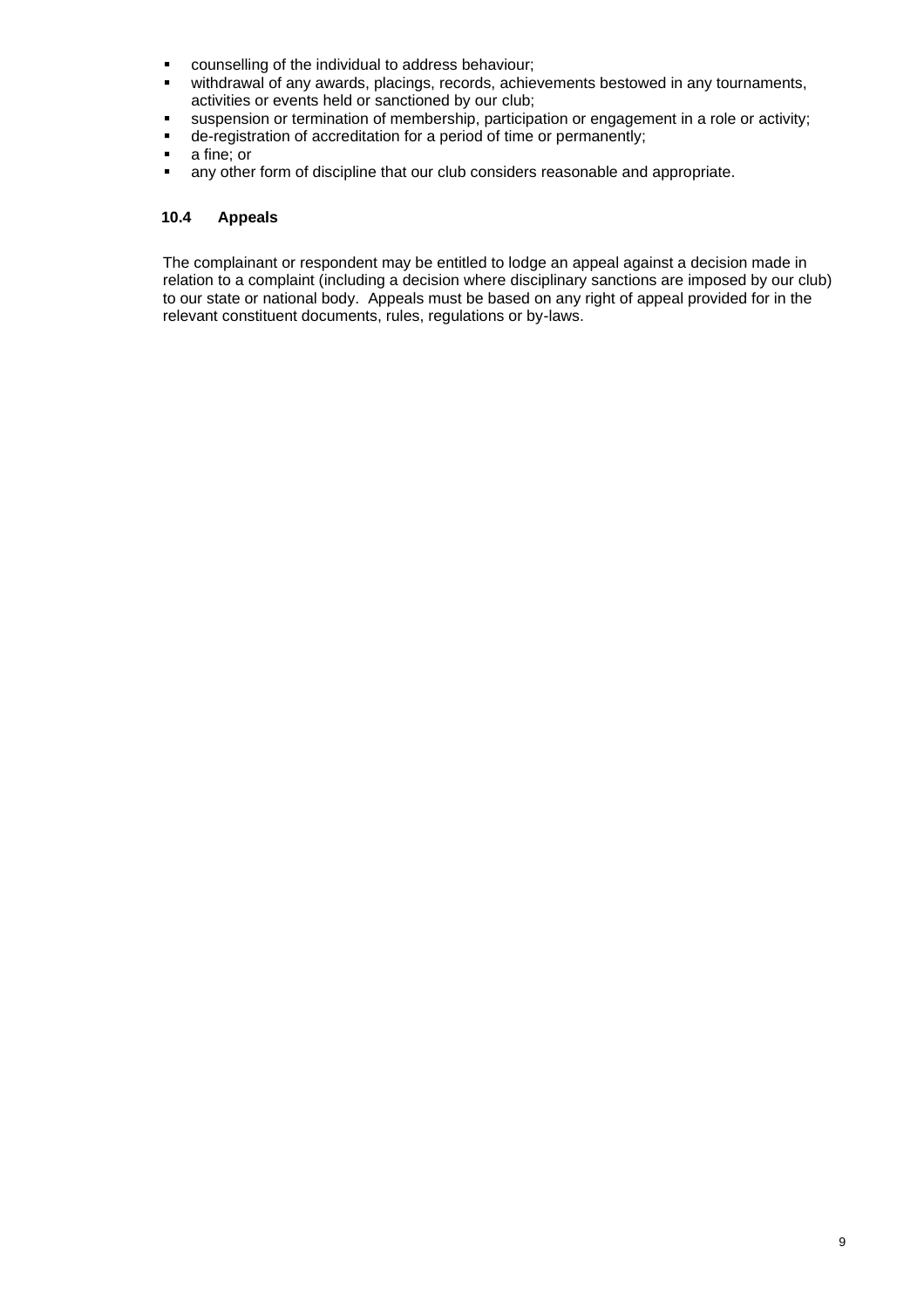## **ATTACHMENT 1: WORKING WITH CHILDREN CHECK REQUIREMENTS**

# **MEMBER PROTECTION DECLARATION**



The club has a duty of care to all those associated with our club. As a requirement of our Member Protection Policy, we must enquire into the background of those who undertake any volunteering, coaching or regular unsupervised contact with people under the age of 18 years.

#### Please print

|--|--|

of ……………………………………..…………………………………………………… (address)

Date of birth …………/…………/………

sincerely declare:

- 1. I do not have any criminal charge pending before the courts.
- 2. I do not have any criminal convictions or findings of guilt for sexual offences, offences related to children or acts of violence.
- 3. I have not had any disciplinary proceedings brought against me by an employer, sporting organisation or similar body involving child abuse, sexual misconduct or harassment, other forms of harassment or acts of violence.
- 4. To my knowledge there is no other matter that the club may consider to constitute a risk to its members, volunteers, athletes or reputation by engaging me.
- 5. I will notify the Chairperson of the club immediately upon becoming aware that any of the matters set out in clauses 1 to 4 above has changed.

Declared in the S*tate of* ……………………………………….………………………….

on …….../……./……….(date) Signature ………………………………………………………….

#### **Parent/Guardian Consent (in respect of a person under the age of 18 years)**

I have read and understood the declaration provided by my child. I confirm and warrant that the contents of the declaration provided by my child are true and correct in every particular.

Please print

Name:…………………………………………………….……. Relationship to child: …………………

Signature:…………………………………………………

Date: ……………………………………….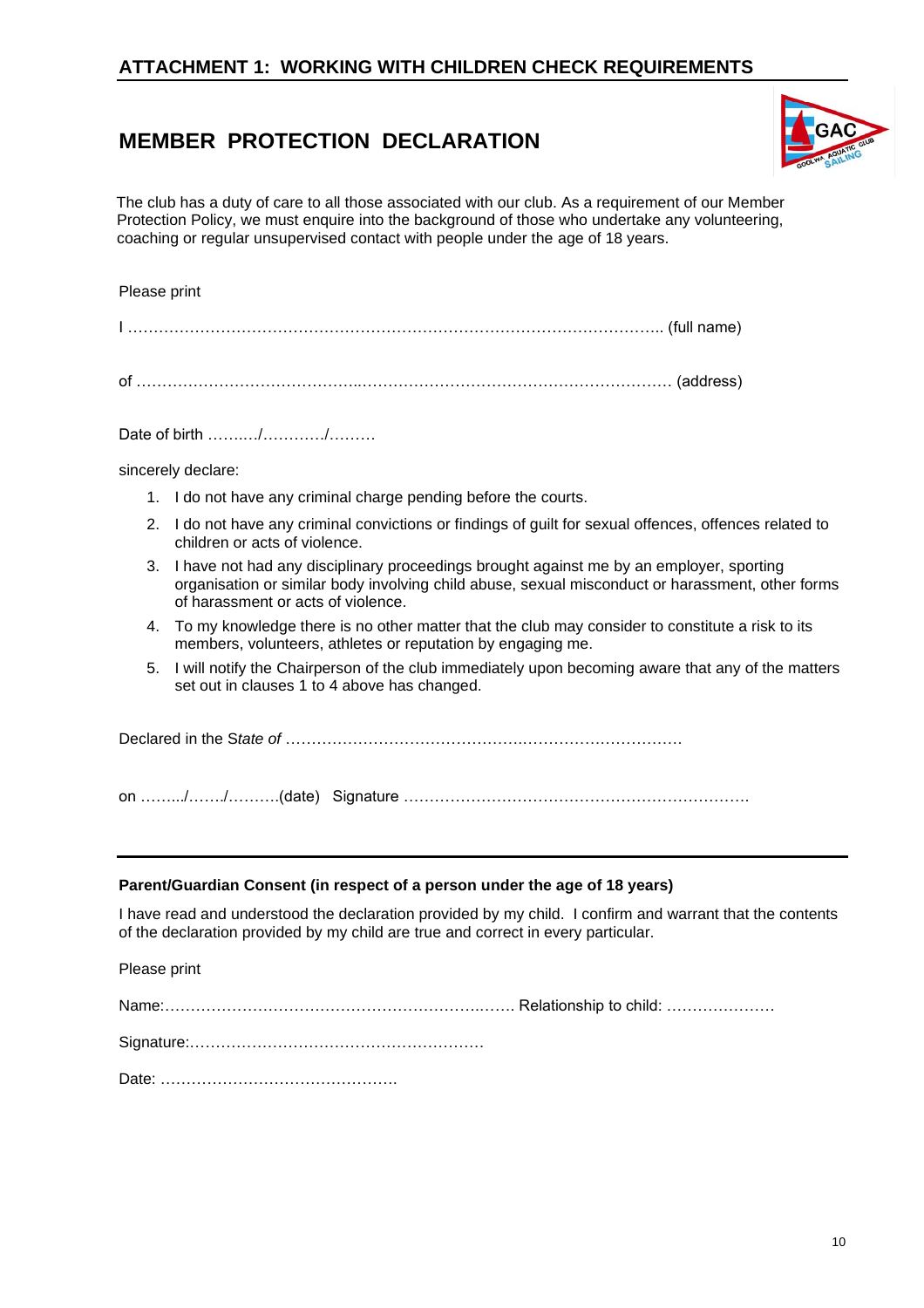# **Attachment 1.2: WORKING WITH CHILDREN CHECK REQUIREMENTS**

Working with Children Checks aim to create a child-safe environment and to protect children and young people involved in our sport from physical and sexual harm.

They assess the suitability of people to work with children and young people and can involve:

- Child related employment screening;
- criminal history checks;
- signed declarations;
- referee checks; and
- other relevant background checks to assess a person's suitability to work with children and young people.

Working with Children Check requirements vary across Australia. Detailed information, including the forms required to complete a Child Related Employment Screening, are available from the relevant agencies in each state and territory.

### **South Australia**

Contact the Department of Human Services

Website:<https://dhs.sa.gov.au/services/community-and-family-services/child-safe-environments> National Police Check: [www.police.sa.gov.au/services-and-events/apply-for-a-police-record](http://www.police.sa.gov.au/services-and-events/apply-for-a-police-record-check)[check](http://www.police.sa.gov.au/services-and-events/apply-for-a-police-record-check)

SA Working with Children Checks: https://dhs.sa.gov.au/services/community-and-familyservices/child-safe-environments/working-with-children-checks-for-child-safe-environments

### **Travelling to other states or territories**

It is important to remember that when travelling to other states or territories, representatives of sporting organisations must comply with the legislative requirements of that particular state or territory.

In certain jurisdictions, temporary, time limited exemptions from Working with Children checks may be available for interstate visitors with a Working with Children Check in their home state.

The laws providing interstate exemptions are not consistent across Australia.

If a volunteer for your club is travelling interstate to do work that would normally require a Working with Children check, you will need to check the relevant requirements of that state or territory.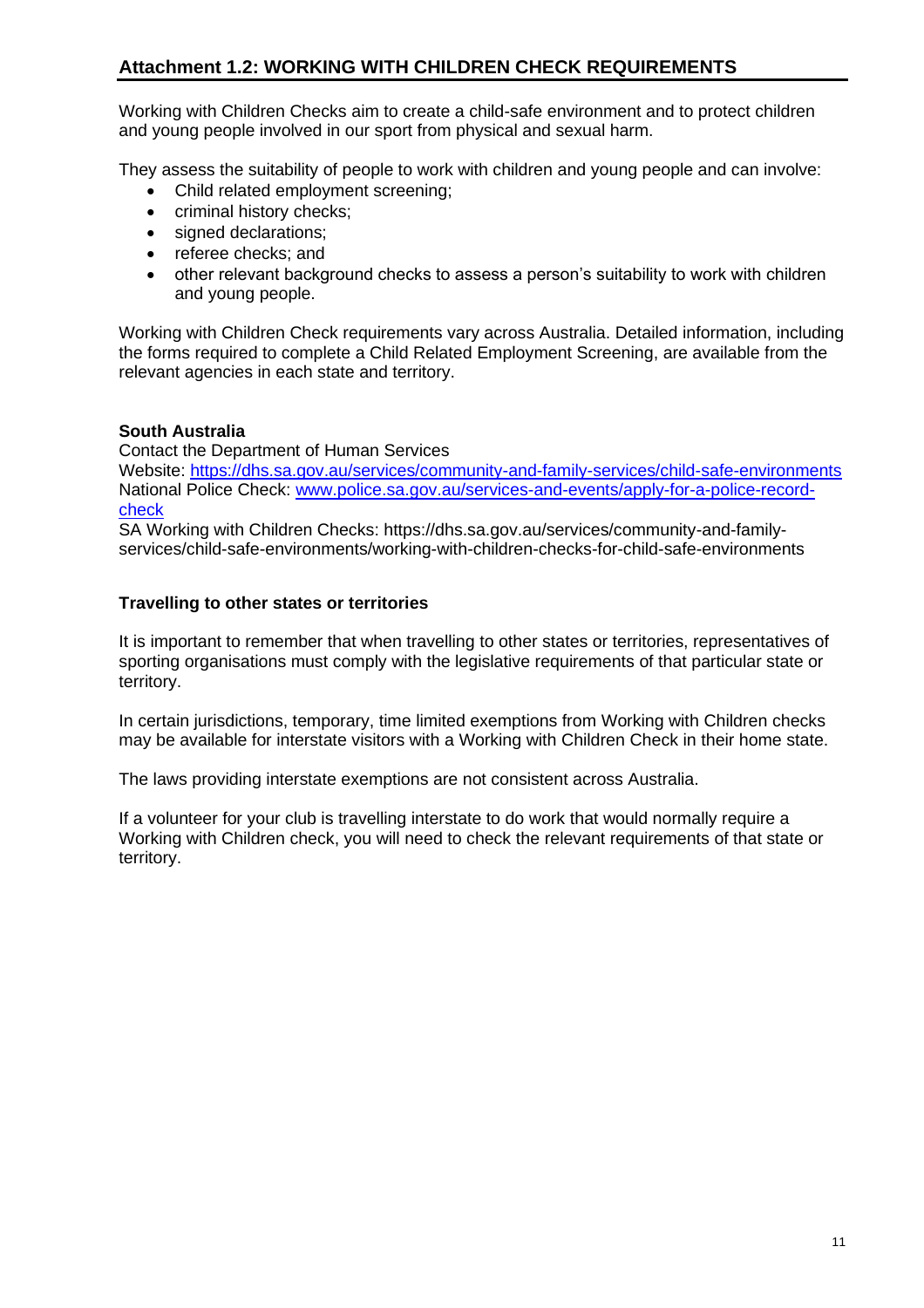# **Attachment 1.3: PARENT/GUARDIAN CONSENT FORM TO TAKE IMAGES**



# **Parent/Guardian Consent form to take images:**

*(season date)* **Sailing Season** Up to the age of 18 years

 I give permission to GAC Sailing to take photographs and/or video to be used in the promotion of sailing for:

|                                                                                                                                                                                                                                                 | Full name - please print)                                                        |
|-------------------------------------------------------------------------------------------------------------------------------------------------------------------------------------------------------------------------------------------------|----------------------------------------------------------------------------------|
|                                                                                                                                                                                                                                                 | Child's signature: ______________________________(Student to sign) Age: ________ |
|                                                                                                                                                                                                                                                 |                                                                                  |
| Full name of Parent/Guardian: The contract of the contract of the contract of the contract of the contract of the contract of the contract of the contract of the contract of the contract of the contract of the contract of<br>(please print) |                                                                                  |
|                                                                                                                                                                                                                                                 |                                                                                  |

# **OR**

 $\Box$  I do not give permission.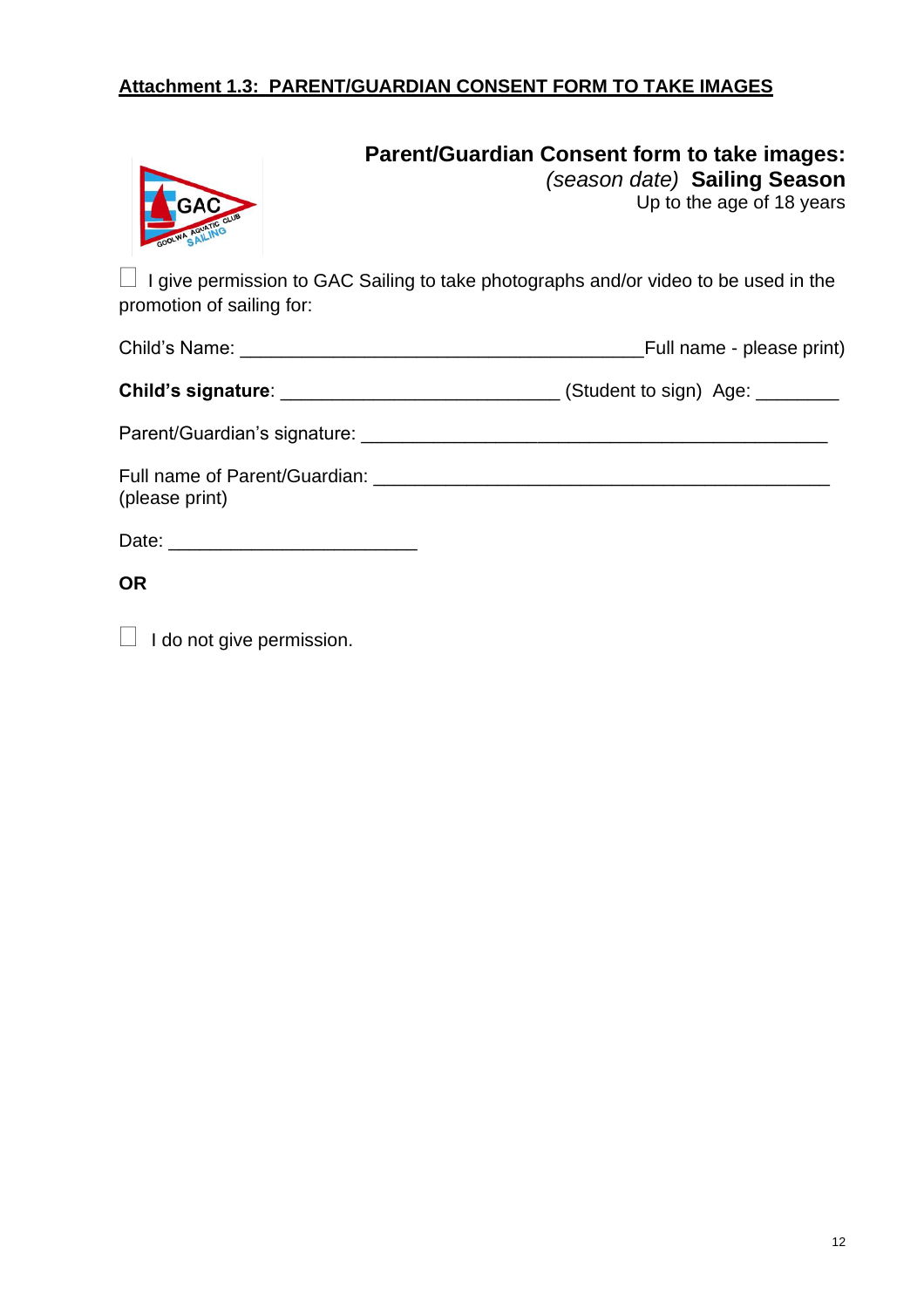# **Attachment 2.1: SAILING PARTICIPANT CODE OF CONDUCT**

# **Sailing Participant Code of Conduct**



As a participant you shall:

- Be tolerant of other users of the waterways and surrounding environs.
- Never argue with a coach or volunteer.
- Control your temper. Verbal abuse of officials and sledging other sailors/boating participant, deliberately distracting or provoking an opponent are not acceptable or permitted behaviour.
- Do not abuse other crew members.
- Abide by the Australian Sailing Anti-Doping Code.
- Work equally hard for yourself and/or your crew. Your boat's performance will benefit and so will you.
- Be a good sport. Applaud your opponents when they get one up on you.
- Treat all participants as you like to be treated. Do not bully or try to take an unfair advantage of another competitor.
- Cooperate with your fellow sailors/boating participants, without them there would be no competition.
- Participate for your own enjoyment and benefit not just to please others.
- Respect the rights, dignity and worth of all participants regardless of their gender, ability, cultural background or religion.

# Please Print

I (participant) ………………………………………………. have read the GAC Sailing Participants Code of Conduct.

Signed (participant) ………………………………………….. Date: …………….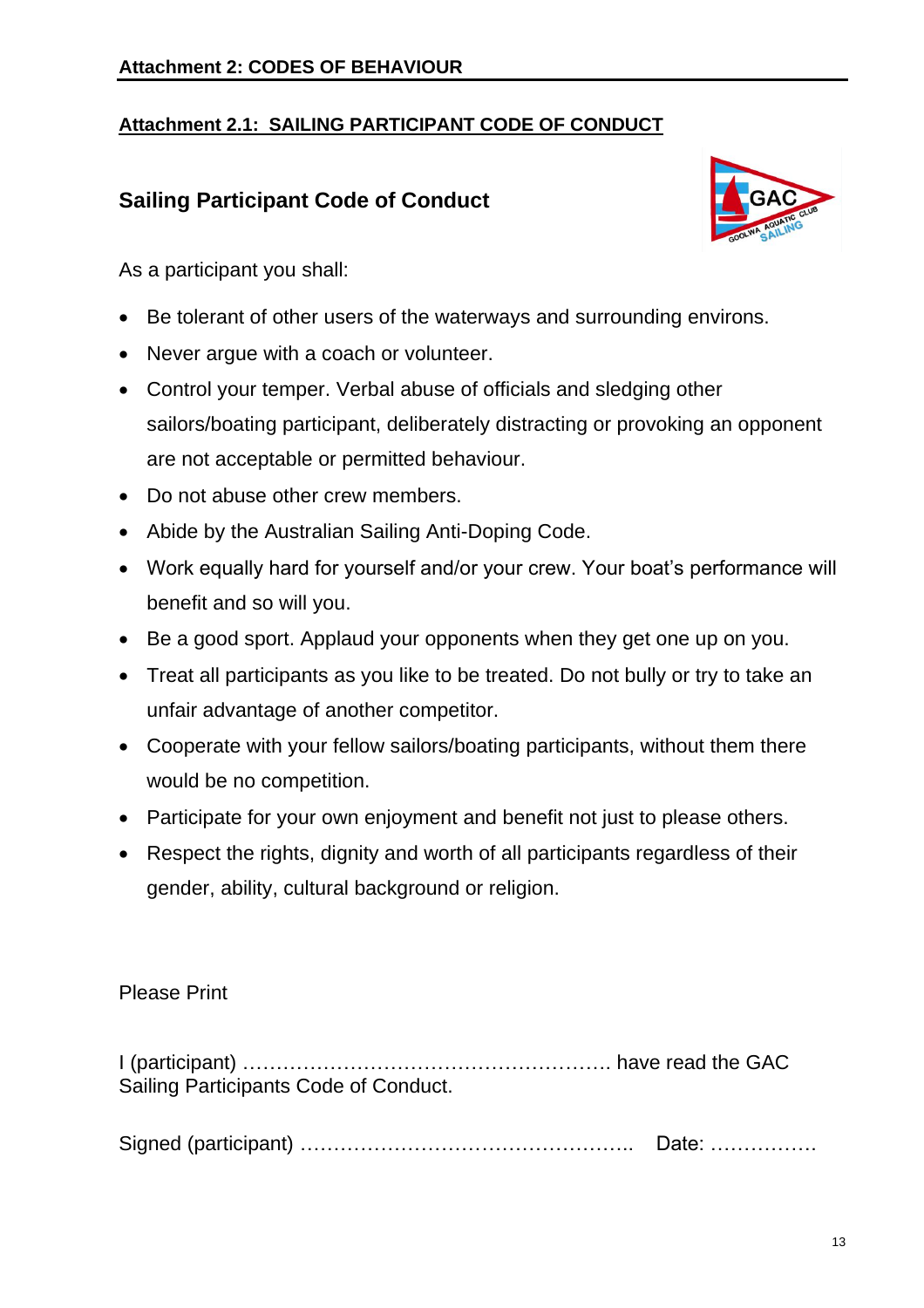# **Attachment 2.2: PARENT/GUARDIAN CODE OF CONDUCT**

# **Parent/Guardian Code of Conduct**



- Remember that children participate in sailing for their enjoyment, not yours.
- Encourage children to participate, not force them.
- Focus on the child's efforts and performance rather than winning or losing.
- Encourage children to sail according to the rules and to settle disagreements without resorting to hostility, violence or abuse.
- Never ridicule or yell at a child for making a mistake or losing a race.
- Remember that children learn best by example. Appreciate good performances and skills displayed by all participants.
- Support all efforts to eliminate verbal and physical abuse from sport.
- Respect officials' decisions and teach children to do likewise.
- Show appreciation of the efforts of volunteer coaches, officials, volunteers and other helpers as without them there would be no sport for your children to participate in.
- Respect the rights, dignity and worth of every young person regardless of their gender, ability, cultural background or religion.

### Please Print

I (parent/guardian)………………………………………….……. have read the GAC Sailing Parent/Guardian Code of Conduct.

Signed:…………………………………………………. Date:…………………….

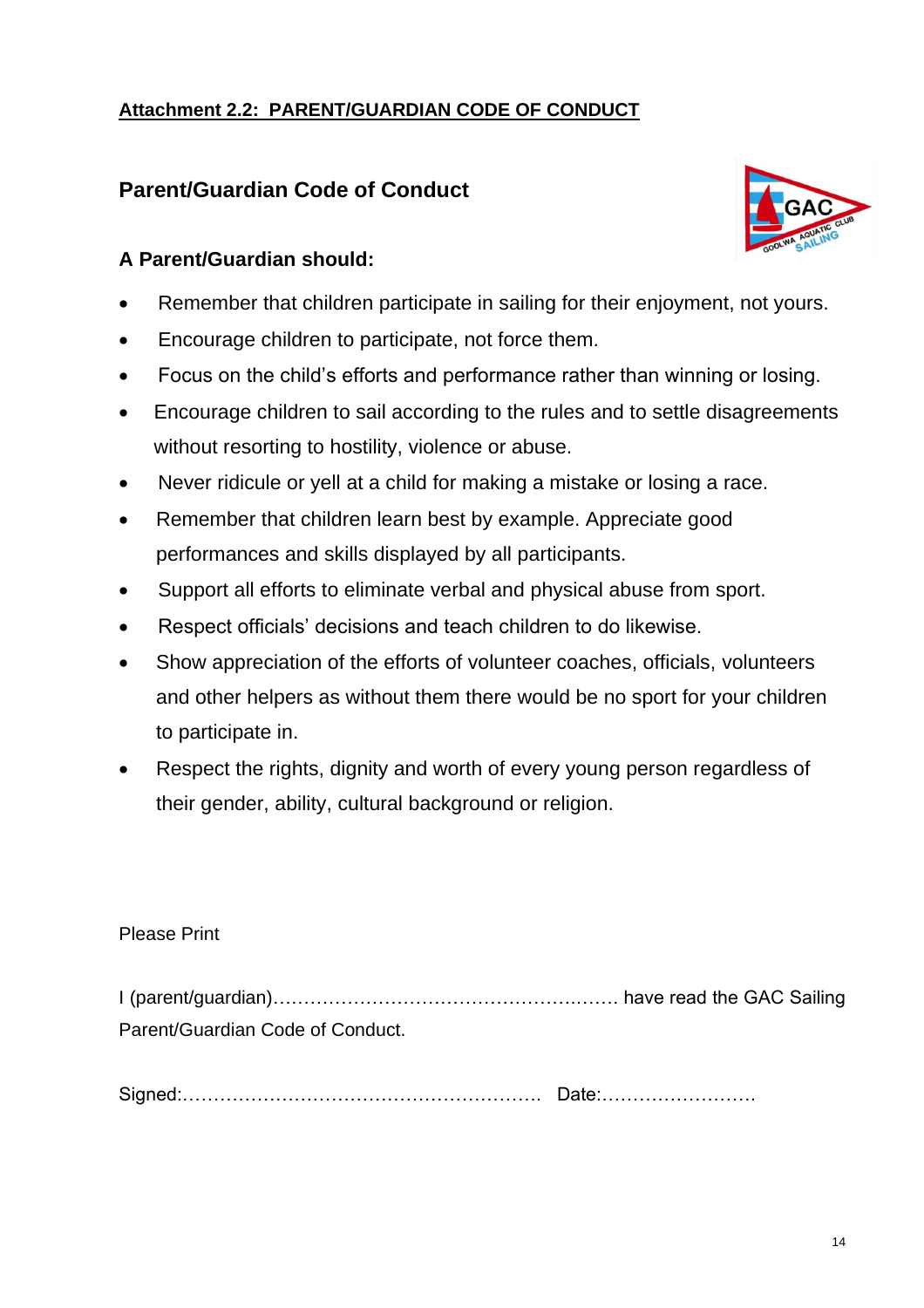# **Attachment 2.3: SPECTATOR CODE OF CONDUCT**

# **SPECTATOR CODE OF CONDUCT**

# **Spectators should:**



- Applaud good performance and efforts from all sailors, boating participants and teams.
- Congratulate all sailors/boating participants on their performance regardless of the event's outcome.
- Respect the decisions of officials and teach young people to do the same.
- Never ridicule or scold a young sailor for making a mistake. Positive comments are motivational.
- Condemn the use of violence in any form, whether it is by other spectators, coaches, officials, sailors or boating participants.
- Show respect for your team's opponents. Without them there would be no event.
- Encourage sailors or boating participants to follow the rules and the officials' decisions.
- Do not use violence, harassment or abuse in any form (ie do not use foul language, sledge or harass sailors, coaches, officials or other spectators).
- Respect the rights, dignity and worth of every person regardless of their gender, ability, cultural background or religion.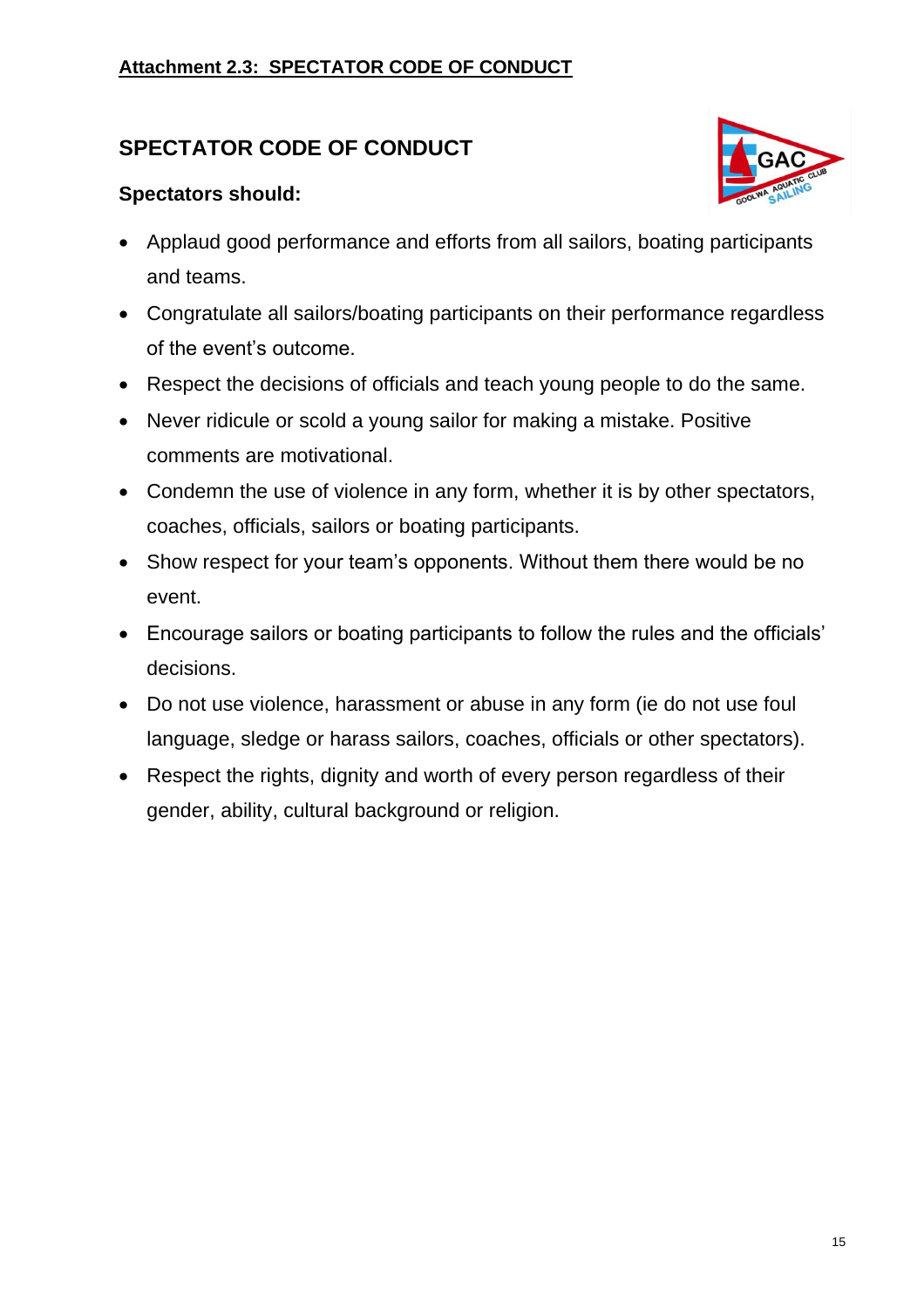# **Attachment 2.4: COACH AND OFFICAL/ADMINISTRATOR CODE OF CONDUCT**

# **COACH CODE OF CONDUCT:**

## **A COACH will:**

- Agree to abide by the Code of Conduct;
- Be responsible for matters concerning the coaching, training and development;
- Maintain a 'duty of care' towards others and an accountability for matters relating to training and competition;
- Ensure that any physical contact with others is appropriate to the situation and/or necessary for the person's skill development;
- Provide a safe environment for training and competition.

# **OFFICIAL/ADMINSTRATOR CODE OF CONDUCT:**

# **AN OFFICIAL/ADMINISTRATOR will:**

- Agree to abide by the Code of Conduct;
- Be fair, considerate and honest with others;
- Operate within the rules of Australian Sailing;
- Be professional in your actions. Your language, presentation, manner and punctuality should reflect high standards;
- Resolve conflicts fairly and promptly through established procedures;
- Maintain strict impartiality;
- Maintain a safe environment for others;
- Show concern and caution towards others.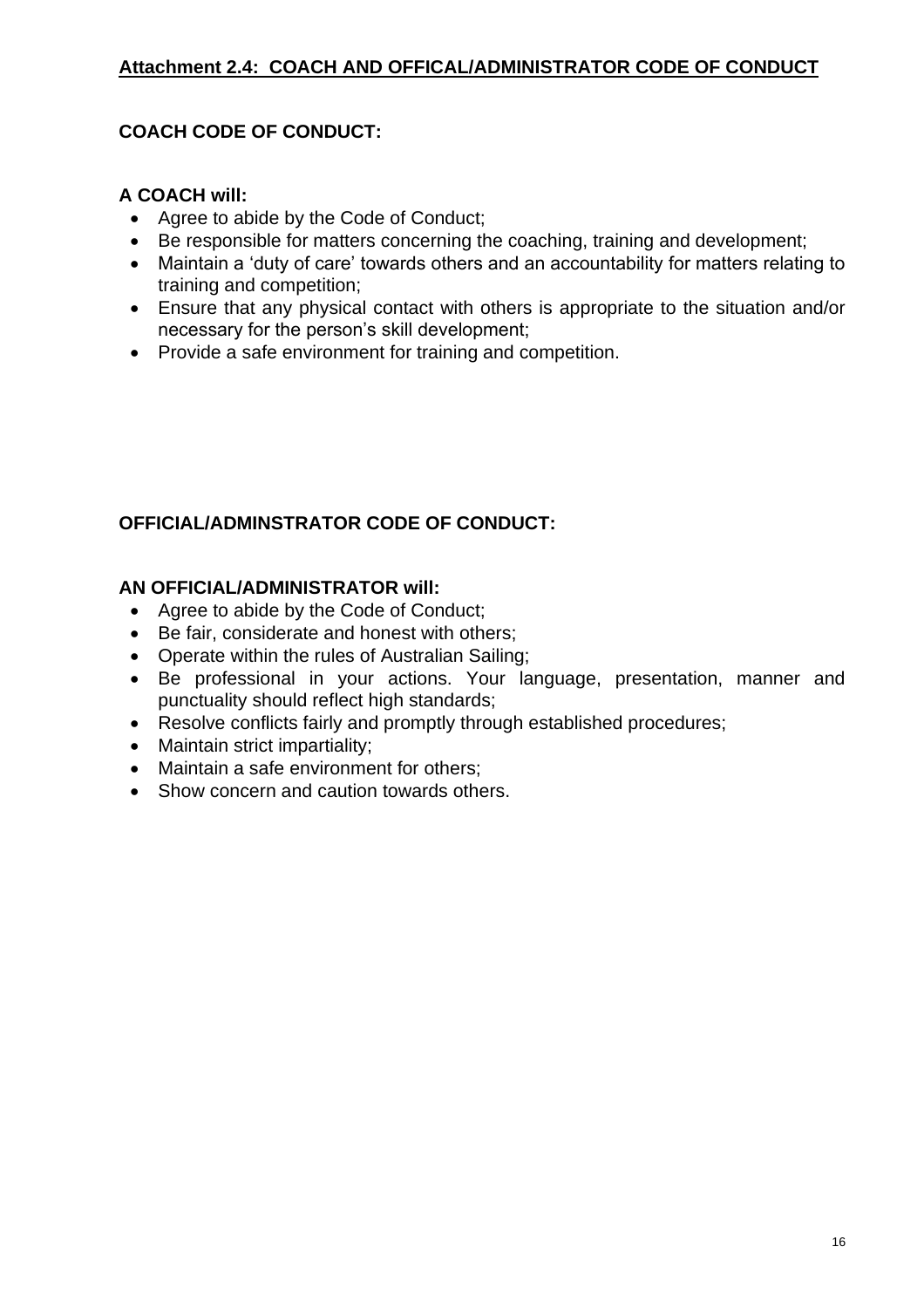# **Attachment 3.1: RECORD OF COMPLAINT**

| Name of person<br>receiving complaint          |                                      | Date:                    |
|------------------------------------------------|--------------------------------------|--------------------------|
| Complainant's Name                             |                                      |                          |
|                                                | Over 18                              | Under 18                 |
| Complainant's contact                          | Phone:                               |                          |
| details                                        | Email:                               |                          |
| Complainant's<br>role/status in Club           | Administrator (volunteer)            | Parent                   |
|                                                | Sailor/boating participant           | Spectator                |
|                                                | Coach/Instructor or Assistant        | <b>Support Personnel</b> |
|                                                | Official                             | Other<br>$\Box$          |
|                                                |                                      |                          |
| Name of person<br>complained about             |                                      |                          |
|                                                | Over 18                              | Under 18                 |
| Person complained<br>about role/status in Club | Administrator (volunteer)            | Parent                   |
|                                                | Sailor/boating participant<br>$\Box$ | Spectator                |
|                                                | Coach/Instructor or Assistant        | <b>Support Personnel</b> |
|                                                | Official                             | Other<br>Н               |
|                                                |                                      |                          |
| Location/event of alleged<br>issue             |                                      |                          |
| Description of alleged<br>issue                |                                      |                          |
|                                                |                                      |                          |
|                                                |                                      |                          |
|                                                |                                      |                          |
|                                                |                                      |                          |
|                                                |                                      |                          |
|                                                |                                      |                          |
|                                                |                                      |                          |
|                                                |                                      |                          |
|                                                |                                      |                          |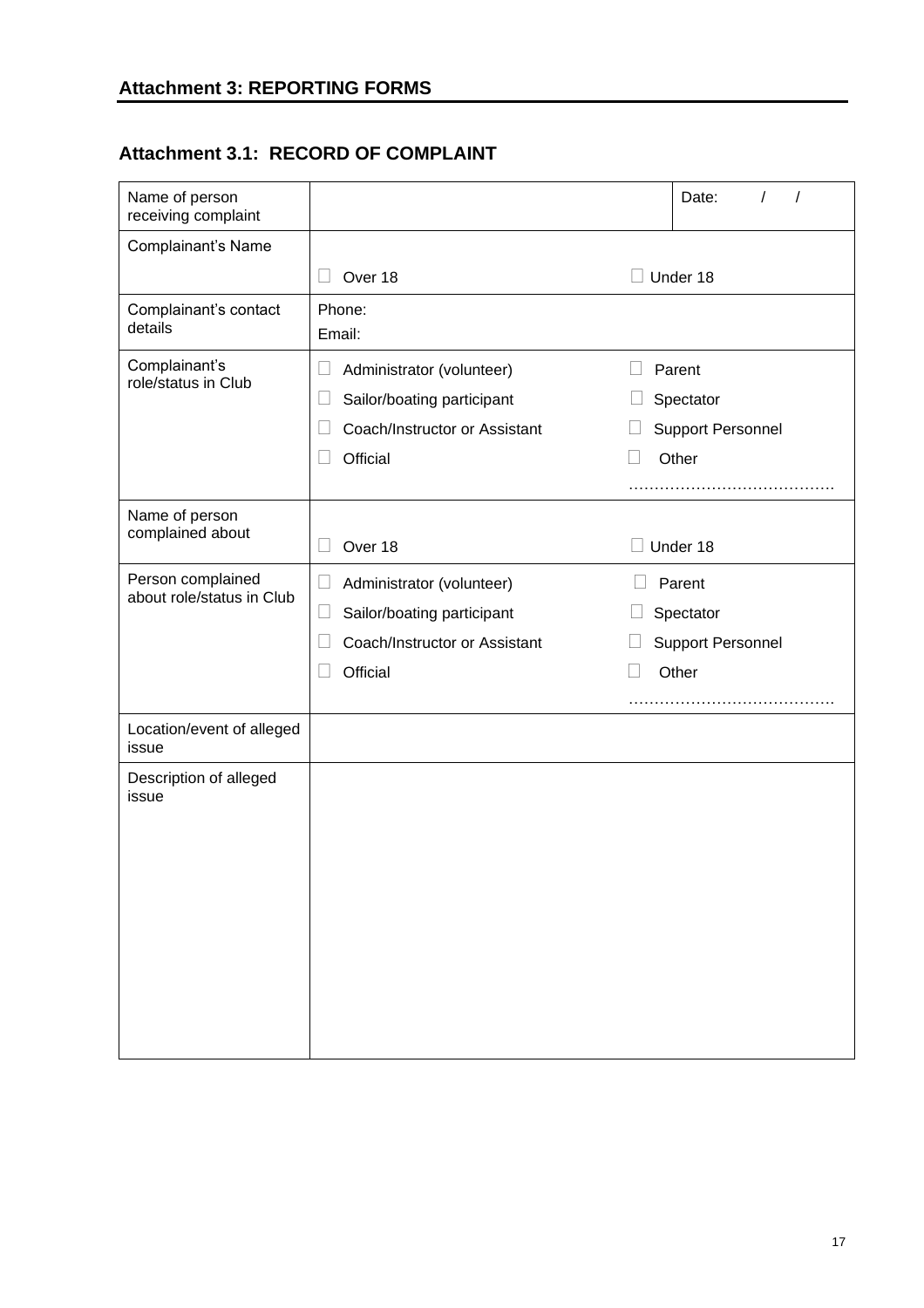| Nature of complaint                      | $\Box$ Harassment       | Discrimination              |                           |
|------------------------------------------|-------------------------|-----------------------------|---------------------------|
| (category/basis/grounds)                 | Sexual/sexist<br>$\Box$ | Selection dispute<br>$\Box$ | Coaching methods          |
| Can tick more than one                   | Sexuality<br>$\Box$     | Personality clash<br>$\Box$ | Verbal abuse              |
| box                                      | $\Box$ Race             | <b>Bullying</b>             | Physical abuse            |
|                                          | Religion<br>u           | <b>Disability</b>           | Victimisation             |
|                                          | Pregnancy               | Child Abuse/harm            | Unfair decision<br>$\Box$ |
|                                          | Other                   |                             |                           |
| What they want to<br>happen to fix issue |                         |                             |                           |
|                                          |                         |                             |                           |
| Information provided to<br>them          |                         |                             |                           |
| Resolution and/or action<br>taken        |                         |                             |                           |
| Follow-up action                         |                         |                             |                           |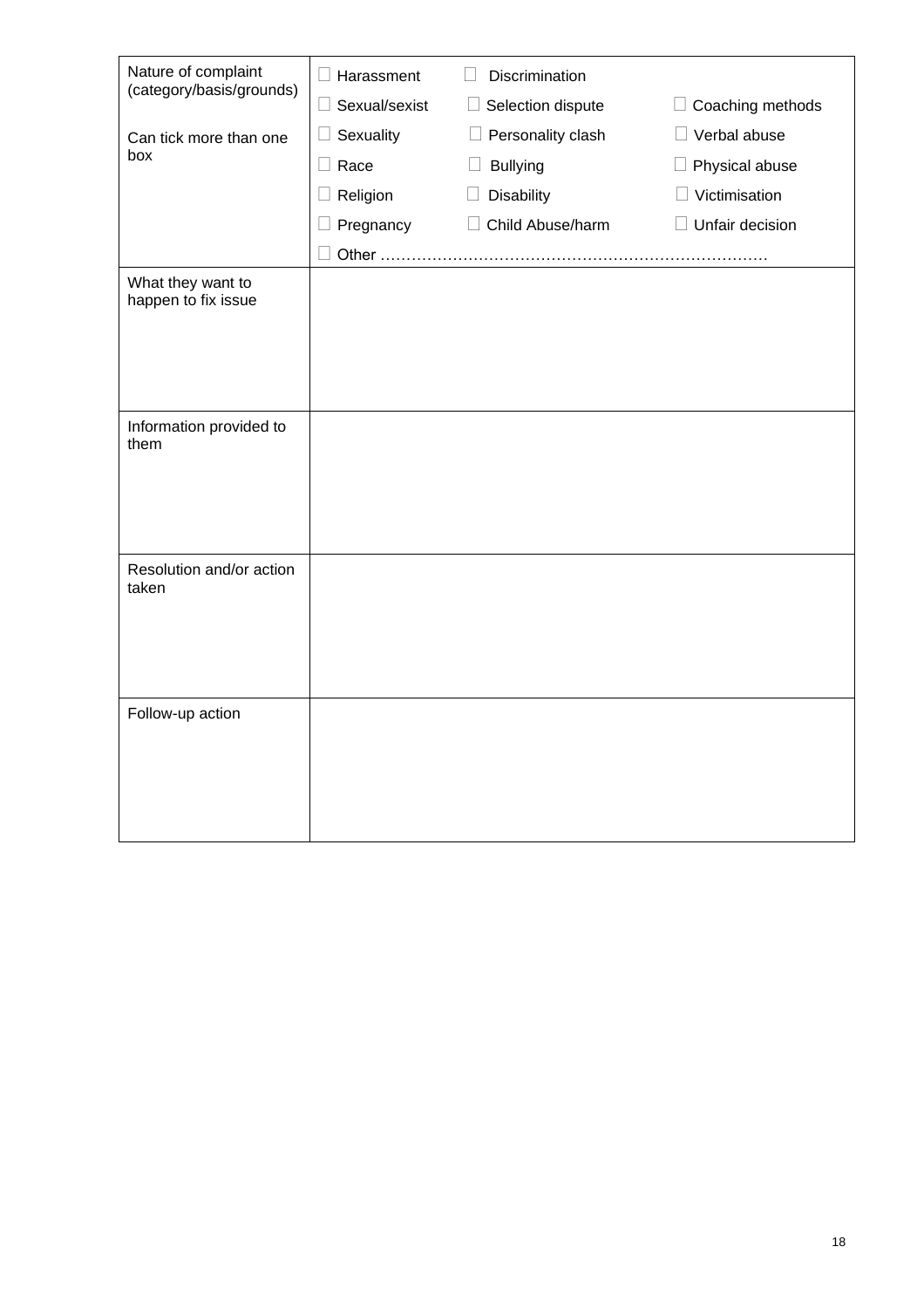### **If you believe a child is in immediate danger or a life-threatening situation**, **contact the Police immediately on 000**.

Fact sheets on reporting allegations of child harm in different states and territories are available at [www.playbytherules.net.au](http://www.playbytherules.net.au/)

We will treat any allegation of child harm or risk of harm promptly, seriously and with a high degree of sensitivity.

All people working with GAC Sailing in a paid or unpaid capacity have a duty to report any concerns to the appropriate authorities, following the steps outlined below.

### **Step 1: Receive the allegation**

If a child or young person raises with you an allegation of child harm or risk of harm that relates to them or to another child, it is important that you listen, stay calm and be supportive.

| Do                                                                                  | Don't                                                                                          |
|-------------------------------------------------------------------------------------|------------------------------------------------------------------------------------------------|
| Make sure you are clear about what the child<br>has told you                        | Do not challenge or undermine the child                                                        |
| Reassure the child that what has occurred is<br>not his or her fault                | Do not seek detailed information, ask leading<br>questions or offer an opinion                 |
| Explain that other people may need to be<br>told in order to stop what is happening | Do not discuss the details with any person<br>other than those detailed in these<br>procedures |
| Promptly and accurately record the<br>discussion in writing                         | Do not contact the alleged offender.                                                           |

### **Step 2: Report the allegation**

- Immediately report any allegation of child harm or risk of harm, or any situation involving a child at risk of harm, to the police and/or the relevant child protection agency. You may need to make a report to both.
- Contact the relevant child protection agency or police for advice if there is **any** doubt about whether the allegation should be reported.
- If the allegation involves a person to whom this policy applies, then also report the allegation to the Chairperson of GAC Sailing so that he or she can manage the situation.

### **Step 3: Protect the child and manage the situation**

- The Child Safe Officer/s will assess the immediate risks to the child and take interim steps to ensure the child's safety and the safety of any other children. This may include redeploying the alleged offender to a position where there is no unsupervised contact with children, supervising the alleged offender or removing/suspending him or her until any investigations have been concluded.
- The Child Safe Officer/s will consider what services may be most appropriate to support the child and his or her parent/s.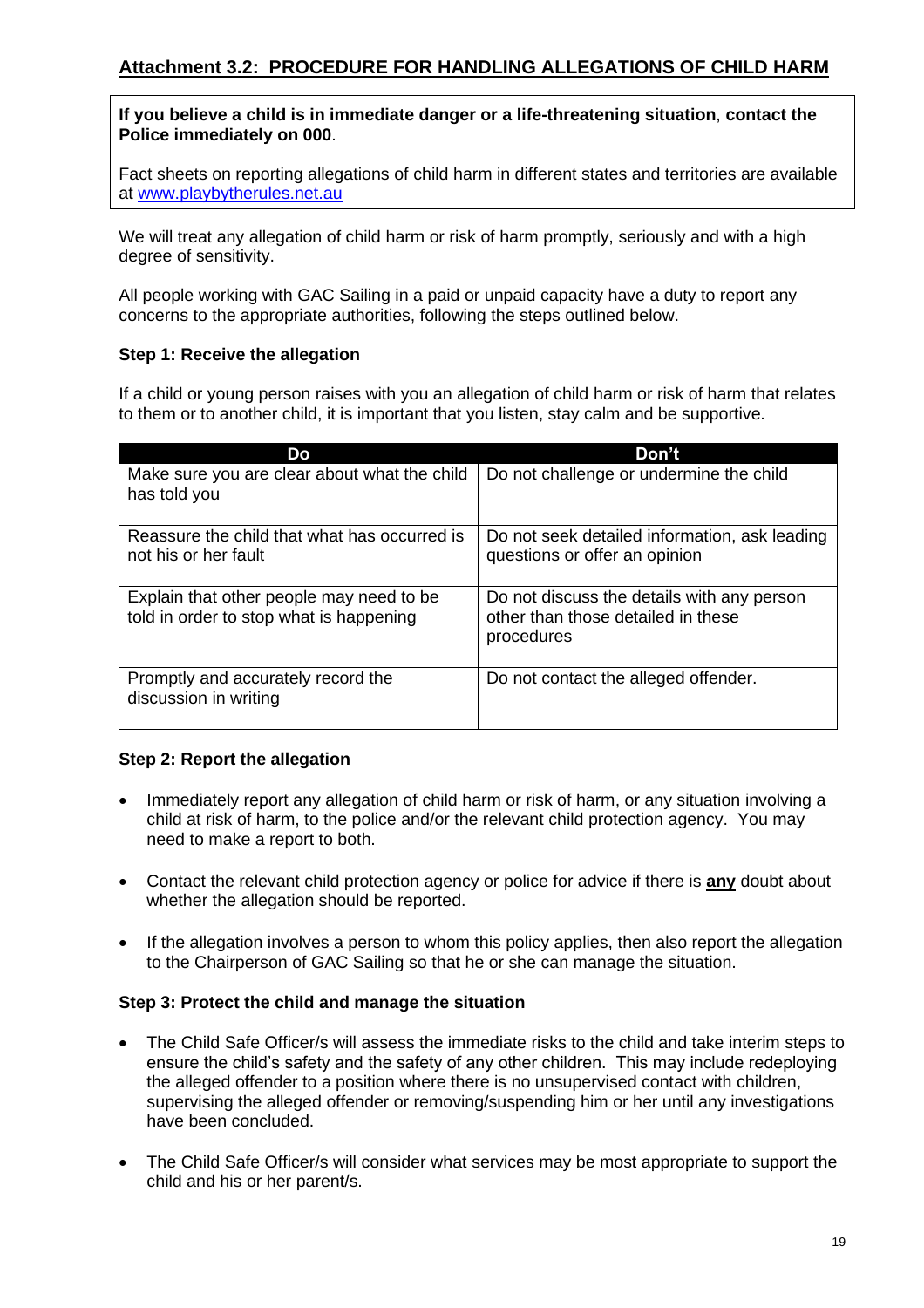- The Child Safe Officer/s will consider what support services may be appropriate for the alleged offender.
- The Child Safe Officer/s will seek to put in place measures to protect the child and the alleged offender from possible victimisation and gossip.

### **Step 4: Take internal action**

- At least three different investigations could be undertaken to examine allegations that are made against a person to whom this policy applies, including:
	- a criminal investigation (conducted by the police)
	- a child protection investigation (conducted by the relevant child protection agency)
	- a disciplinary or misconduct inquiry/investigation (conducted by GAC Sailing)
- GAC Sailing will assess the allegations and determine what action should be taken in the circumstances. Depending on the situation, action may include considering whether the alleged offender should return to his or her position, be dismissed, banned or suspended or face other disciplinary action.
- If disciplinary action is undertaken, we will follow the procedures set out in [Clause 10] our Member Protection Policy.
- Where required we will provide the relevant government agency with a report of any disciplinary action we take.
- **Contact details for advice or to report an allegation of child harm or risk of harm**

| <b>South Australia</b>       |                                  |
|------------------------------|----------------------------------|
| South Australia Police       | Department for Education         |
| Non-urgent police assistance | www.families.sa.gov.au/childsafe |
| Ph: 131 444                  | Ph: 131 478                      |
| www.sapolice.sa.gov.au       |                                  |
|                              |                                  |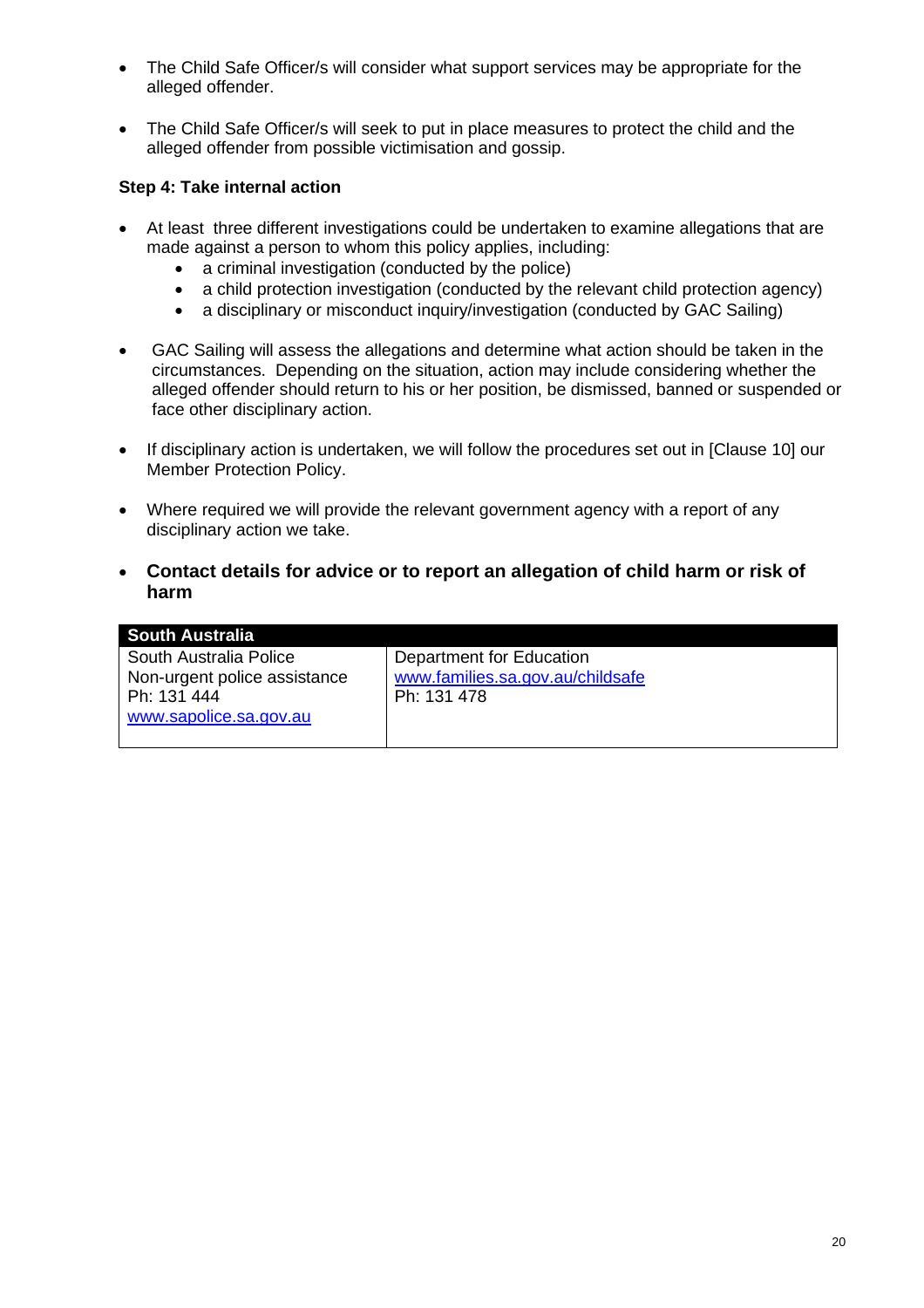# **Attachment 3.3 CONFIDENTIAL RECORD OF CHILD HARM ALLEGATION**

Before completing, ensure the procedures outlined in *Procedure for Handling Allegations of Child Harm or Risk of Harm* have been followed and advice has been sought from the relevant government agency and/or police.

| Complainant's Name (if<br>other than the child)                                                                         |                                                                                                                  | Date Formal Complaint<br>Received:<br>$\prime$<br>$\prime$ |
|-------------------------------------------------------------------------------------------------------------------------|------------------------------------------------------------------------------------------------------------------|------------------------------------------------------------|
| Role/status in sport                                                                                                    |                                                                                                                  |                                                            |
| Child's name                                                                                                            |                                                                                                                  | Age:                                                       |
| Child's address                                                                                                         |                                                                                                                  |                                                            |
| Person's reason for<br>suspecting harm<br>(e.g. observation, injury,<br>disclosure)                                     |                                                                                                                  |                                                            |
| Name of person<br>complained about                                                                                      |                                                                                                                  |                                                            |
| Role/status in sport                                                                                                    | $\Box$<br>Administrator (volunteer)<br>Sailor/Boating participant<br>$\Box$<br>Coach/Assistant Coach<br>Official | Parent<br>Spectator<br><b>Support Personnel</b><br>Other   |
| Witnesses<br>(if more than 3<br>witnesses, attach details<br>to this form)                                              | Name $(1)$ :<br>Contact details:<br>Name $(2)$ :<br>Contact details:<br>Name (3):<br>Contact details:            |                                                            |
| Interim action (if any)<br>taken (to ensure child's<br>safety and/or to support<br>needs of person<br>complained about) |                                                                                                                  |                                                            |
| Police contacted                                                                                                        | Who:<br>When:<br>Advice provided:                                                                                |                                                            |
| Government agency<br>contacted                                                                                          | Who:<br>When:<br>Advice provided:                                                                                |                                                            |
| President and/or MPIO<br>contacted                                                                                      | Who:<br>When:                                                                                                    |                                                            |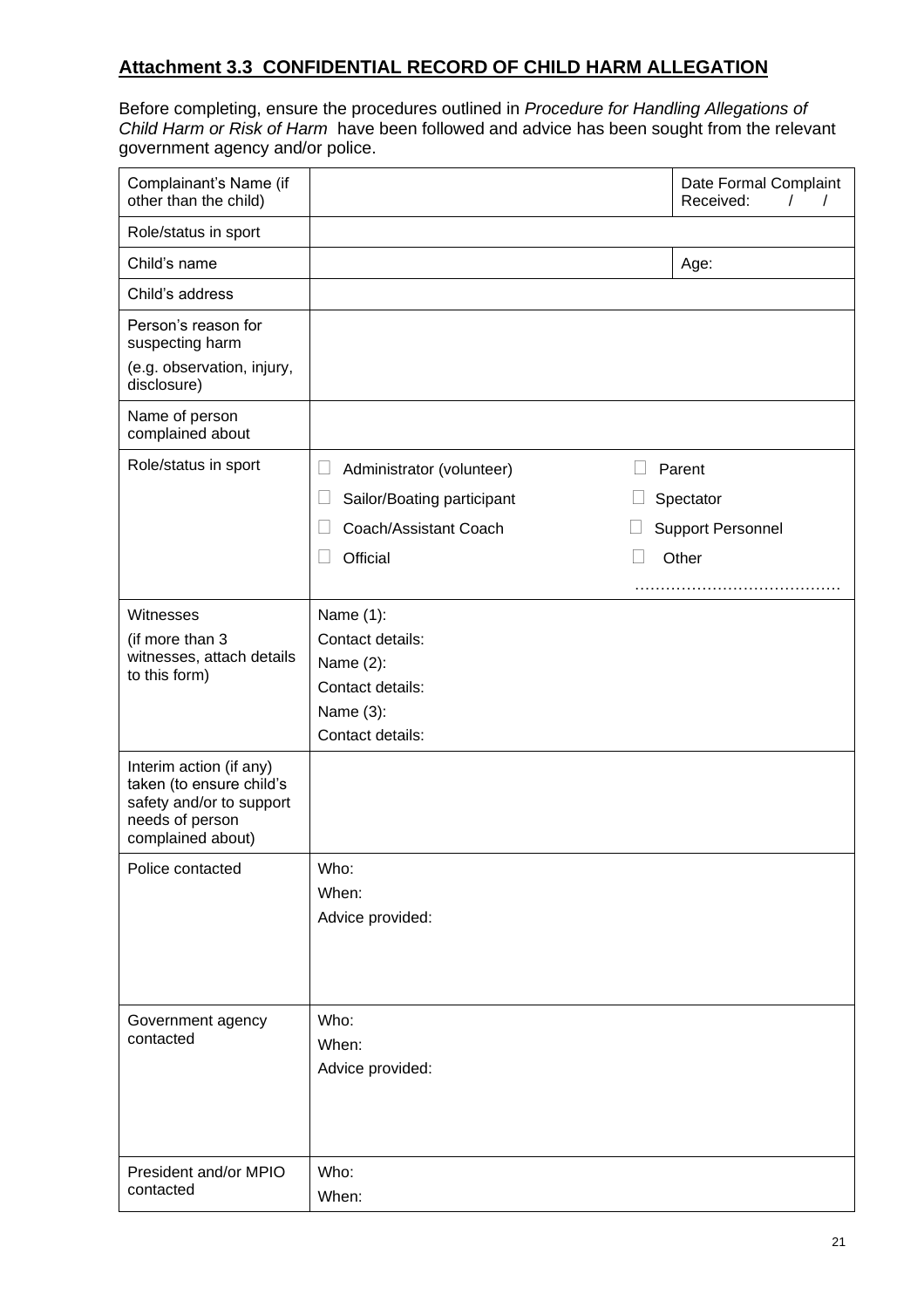| Police and/or<br>government agency<br>investigation | Finding:                                          |  |
|-----------------------------------------------------|---------------------------------------------------|--|
| Internal investigation (if<br>any)                  | Finding:                                          |  |
| Action taken                                        |                                                   |  |
| Completed by                                        | Name:<br>Position:<br>$\frac{1}{2}$<br>Signature: |  |
| Signed by                                           | Complainant (if not a child)                      |  |

**This record and any notes must be kept in a confidential and safe place and provided to the relevant authorities (police and government) should they require them.**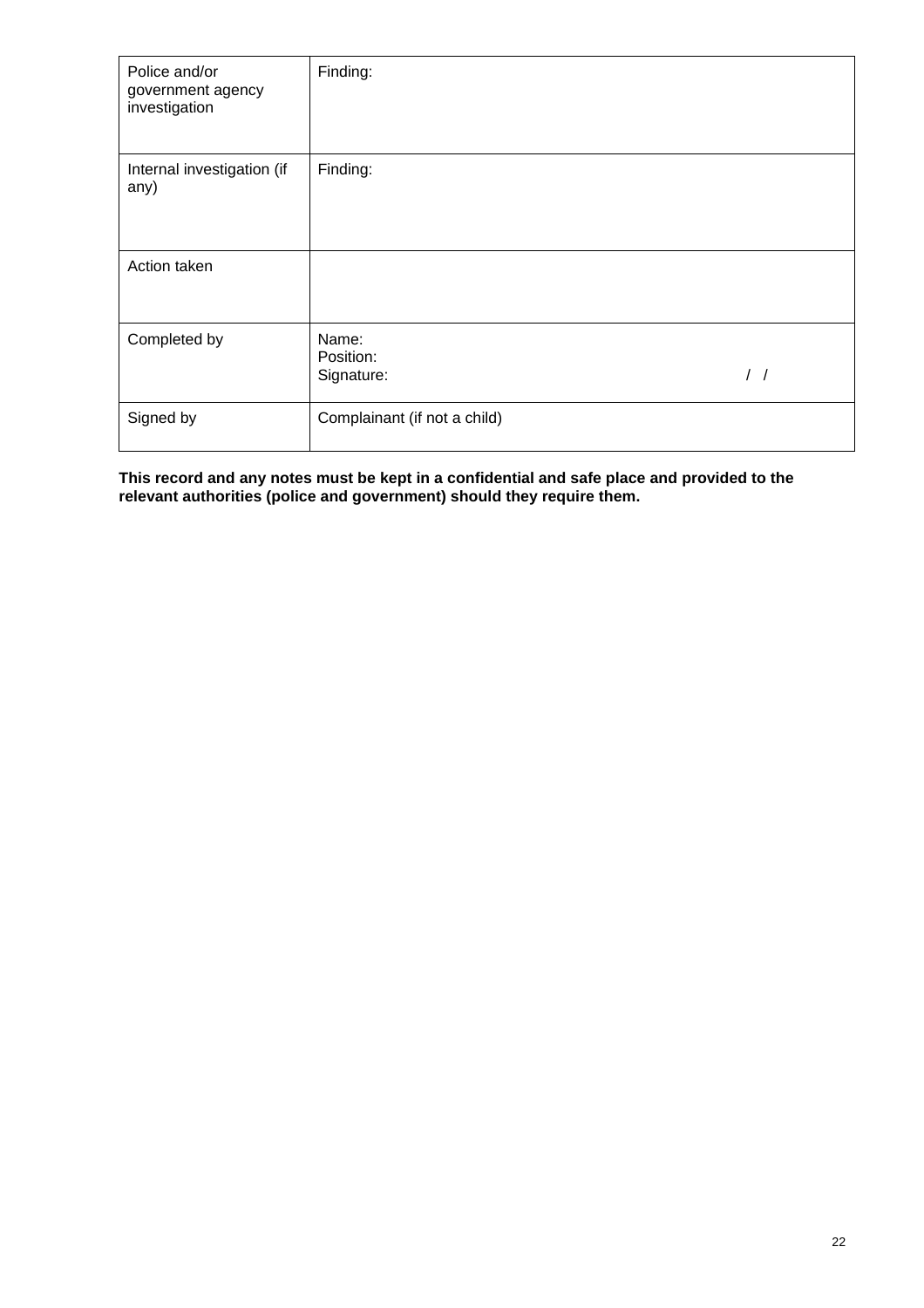# **Attachment 4: POLICY DOCUMENTS**

# **Attachment 4.1: CHILD PROTECTION POLICY**

# **Goolwa Aquatic Club Sailing Child Safe Policy**



### **1. Purpose**

This policy documents the commitment of Goolwa Aquatic Club Sailing to child safety and maintaining child safe and child friendly environments.

### **2. Context**

This policy reflects our endeavour to provide a safe environment where every person has the right to be treated with respect and is safe and protected from harm or risk of harm.

It complies with our obligations under the Children and Young People (Safety) Act 2017.

It also complies with the Child Safe Environments: Principles of Good Practice and Standards for dealing with information obtained about the criminal history volunteers who work with children issued by the Chief Executive of the Department for Families and Communities

### **3. Scope**

This policy, from the date of endorsement, applies to all volunteers, children, parents, carers and other individuals in Goolwa Aquatic Club Sailing.

### **4. Commitment to child safety and risk minimization**

All children involved in our Programs have a right to feel and be safe.

We are committed to the safety and well being of all children and young people accessing our services. We aim to create a child safe and child friendly environment where all children are valued and feel safe.

We have a child safety officer as a first point of contact to provide advice and support to children, parents, employees and volunteers regarding the safety and well-being of children in our organization.

This policy was developed in consultation with all our volunteers, parents and children who use our services

### **5. Children's Participation**

Goolwa Aquatic Club Sailing encourage children to express their views, and make suggestions, especially on matters that directly affect them. We actively encourage children who use our services to "have a say" about those things that are important to them. We value diversity and do not tolerate any discriminatory practices.

We teach children what they can do if they feel unsafe. We listen to and act on any concerns children or their parents raise with us.

### **6. Recruitment Practices**

Goolwa Aquatic Club Sailing takes all reasonable steps to ensure it engages the most suitable people to work with children.

We employ a range of screening measures and apply best practice standards in the recruitment of volunteers.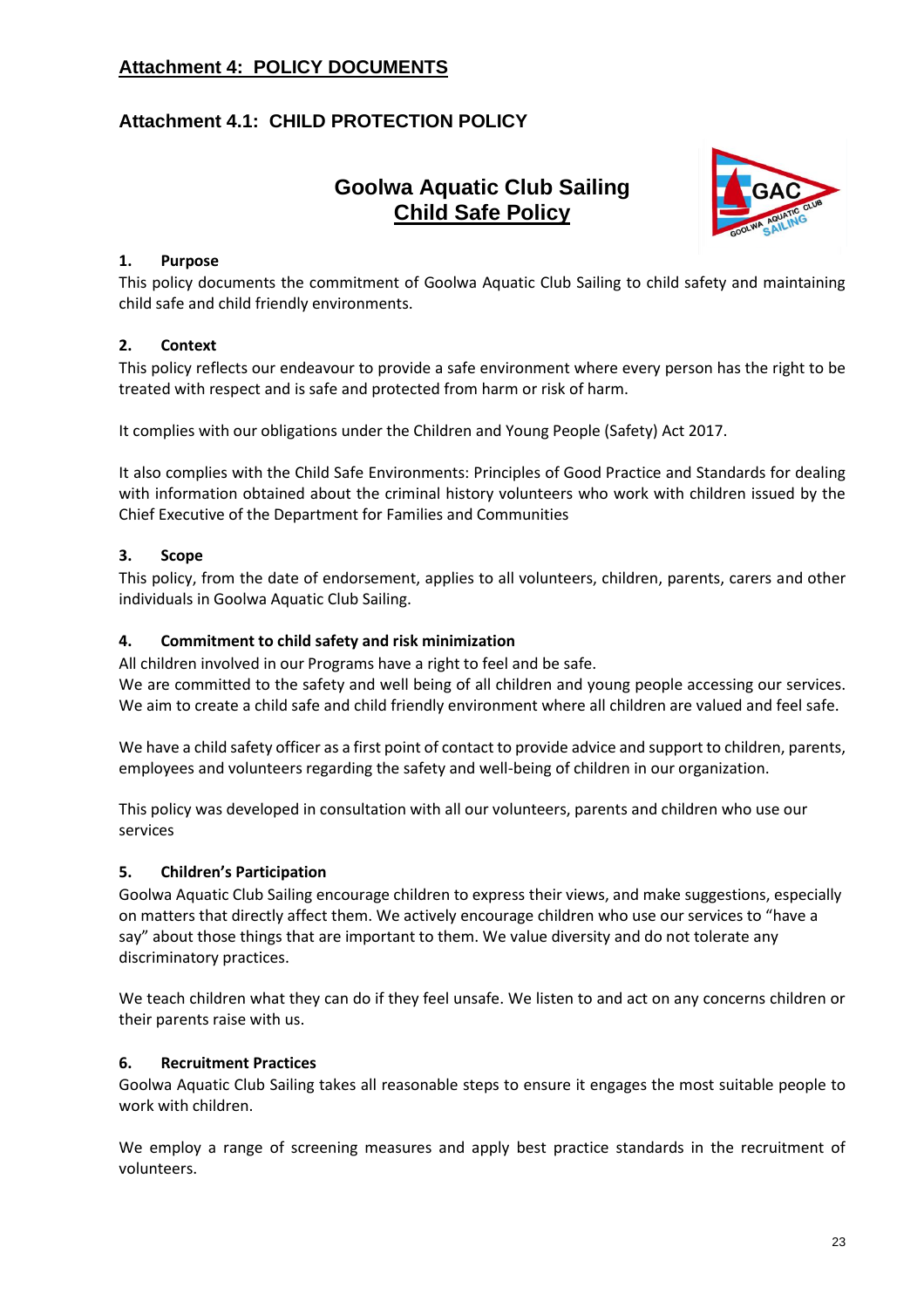We ensure all our volunteers have current checks in line with requirements of Children and Young People (Safety) Act 2017.

We ensure that criminal history information is dealt with in accordance with the standards developed by the Chief Executive of the Department of Education.

### **7. Code of Conduct**

All members are made aware of and must abide by our Code of Conduct. These documents have been developed over time in collaboration with the members.

### **8. Support for Volunteers**

We seek to attract and retain the best volunteers. We provide support and supervision so people feel valued and respected, and are equipped to carry out their roles effectively.

### **9. Reporting and responding to suspected child harm**

All volunteers understand their responsibility to notify the Child Abuse Report Hotline on 13 14 78 as soon as practicable if they have a reasonable suspicion that a child has been, or is being, or is at risk of being harmed by a member of their family.

We ensure that volunteers are aware of how to make appropriate reports of abuse or neglect. We also provide opportunities for volunteers to attend a session on mandatory reporting.

### **10. Strategies to minimize risk**

Policies and procedures may address (but are not limited to):

- Transportation
- Taking images of children
- Supervision of children
- Child Safety Officer
- Complaints Procedures
- Physical Contact Responsibilities
- Procedures for Breaches of Policy
- Protecting Privacy and Confidentiality
- Procedures for dealing with Situations where a Member is being Investigated for, or is charged with, a Serious Criminal Offence.

### **11. Harassment and Bullying**

Goolwa Aquatic Club Sailing opposes all forms of harassment, discrimination and bullying. We take this issue seriously and encourage anyone who believes that they, or another person, has been harassed, discriminated against or bullied to raise the issue with the Child Safe Officer or a Member of the Management Committee**.**

### **12. Communication**

Goolwa Aquatic Club Sailing will ensure that everyone to whom this policy applies is aware of and has had an opportunity to read the policy.

We also ask volunteers and parents to sign a written statement indicating that they have read and will abide by our Child Safe Policy.

Membership Application Forms for Goolwa Aquatic Club Sailing include a signed declaration for members to abide by the Club Constitution, Policies and Behaviour Standards.

We retain a copy of all signed statements and documents.

## **13. Related Policies and Procedures**

The following is a list of related policies and procedures that support this Policy.